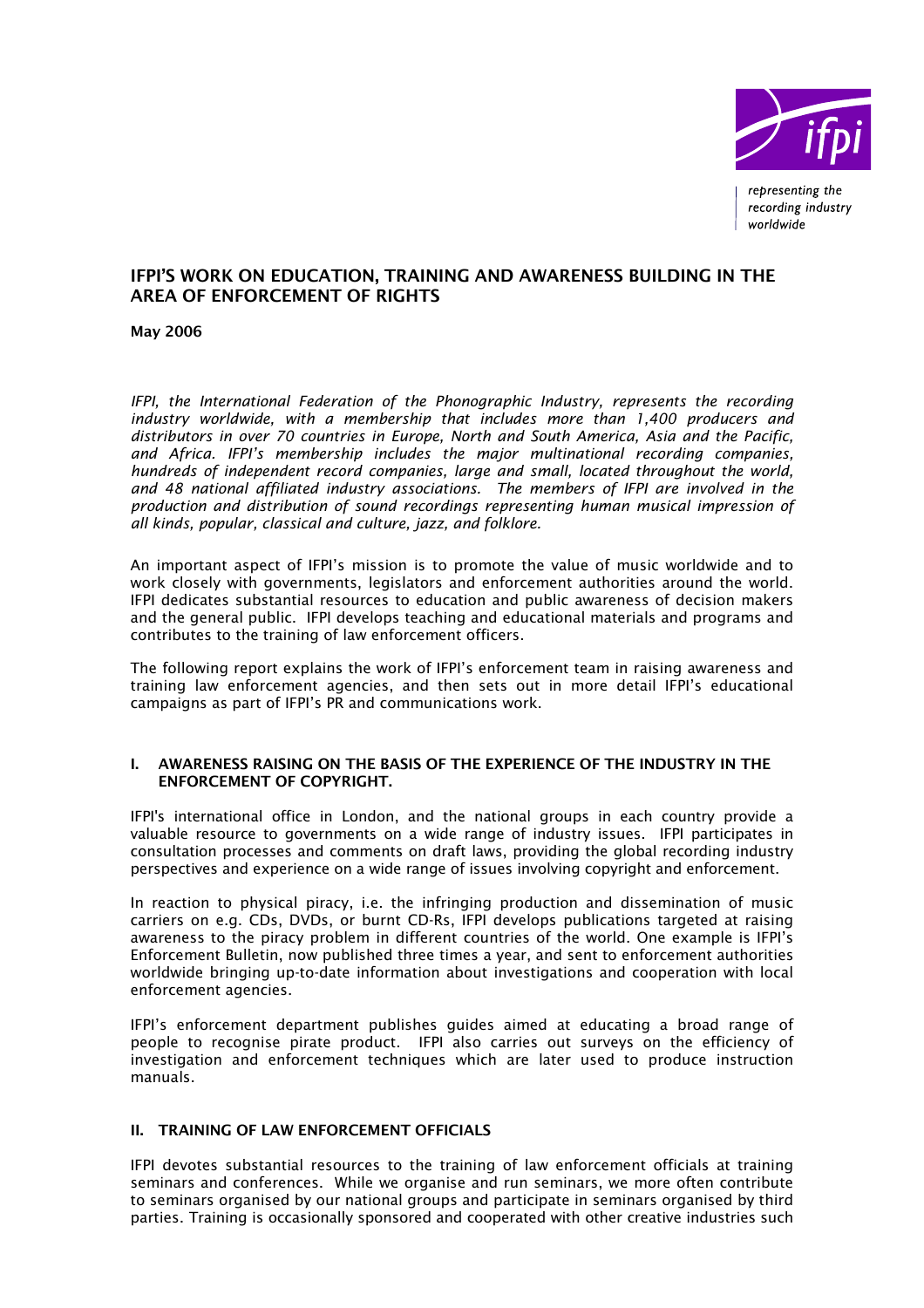as the MPA, BSA and Microsoft. IFPI has a particularly close relationship with the MPA and frequently share platforms with this organisation.

A significant amount of training and liaison has been conducted by IFPI's secretariat with IFPI national groups, to ensure the quality of cooperation of national industry bodies with customs authorities in particular.

An intranet based training programme has been rolled out and is available to national recording industry bodies. This programme is currently updated to include versions in Spanish and Portuguese following demand from IFPI Latin America.

For enforcement purposes, IFPI maintains an optical disc forensics lab, which is recognised by many specialist law enforcement units around the world. IFPI has trained many national law enforcement units by inviting personnel for training or by visiting their respective countries to advise specialist forensic teams in setting up laboratories.

Regional IFPI offices and national industry bodies take responsibility for training programmes in their respective regions, assisted with product support, presentations, videos and other material from the central office in London. Where such individually sponsored programmes are conducted they are now more frequently targeted at specific training needs such as 'Optical Disc Forensics' and assisting specialist training units to establish training facilities in their own country. Training programs often include visits to IFPI's office for a period of intensive training or by IFPI personnel visiting the country concerned.

Training seminars organised by third parties with IFPI participation include programmes in cooperation with the EU, WCO (World Customs Organisation), Interpol, and UNESCO. Training is regularly carried out with members of EU customs and the WCO. Training techniques aim to create an interactive environment, encouraging participation of the students in problem solving exercises. Close working relationships have been built up with DG Taxud of the EU and joint training programmes specifically targeted at customs officers have been among the best prepared and resourced events. We have also conducted training seminars under various other EU sponsored programmes such as CARDS, PHARE and SECI.

The majority of training programmes organised by IFPI are targeted at law enforcement and administrative bodies with IP powers but a significant number of attendees come from the judiciary and prosecutors departments. Where possible, training is targeted at the trainers within training establishments in the sole called 'Training the Trainers' events.

## *Training the trainer.*

This concept is designed to enhance the effectiveness of training conducted by IFPI and other rights holders teaching those responsible for training in LEA academies and training schools, thereby multiplying the effect of individual training sessions. The idea has been around for some years now and has been used by IFPI on several occasions. Other organisations such as the WCO and UNESCO also use this method bringing in recognised trainers for intensive 3 and 4 day courses designed to cover all aspects of IPR enforcement.

One such training session organised by UNESCO took place in Sofia, Bulgaria in May 2004 for representatives from seven S.E. European countries. IFPI played a very active role in the preparation and delivery of this seminar, which was widely seen as being a model for other regional programmes. One of the effects of this particular programme was that those attending were encouraged to conduct seminars within their own countries within one year. As a result training sessions were conducted in Croatia, Bosnia Herzegovina, Serbia & Montenegro, Macedonia and Romania. In each of these follow up sessions IFPI either provided some training material and publications or was invited to attend.

## *Booklets and material.*

IFPI has published various training materials from a video called 'Tracking the Music Pirates' in 2000 to a very comprehensive 'Manual of Guidance'. Training material has been translated into several languages including Arabic, Chinese and Spanish. Chapter three of this manual which deals with identification of product has been translated into other languages some of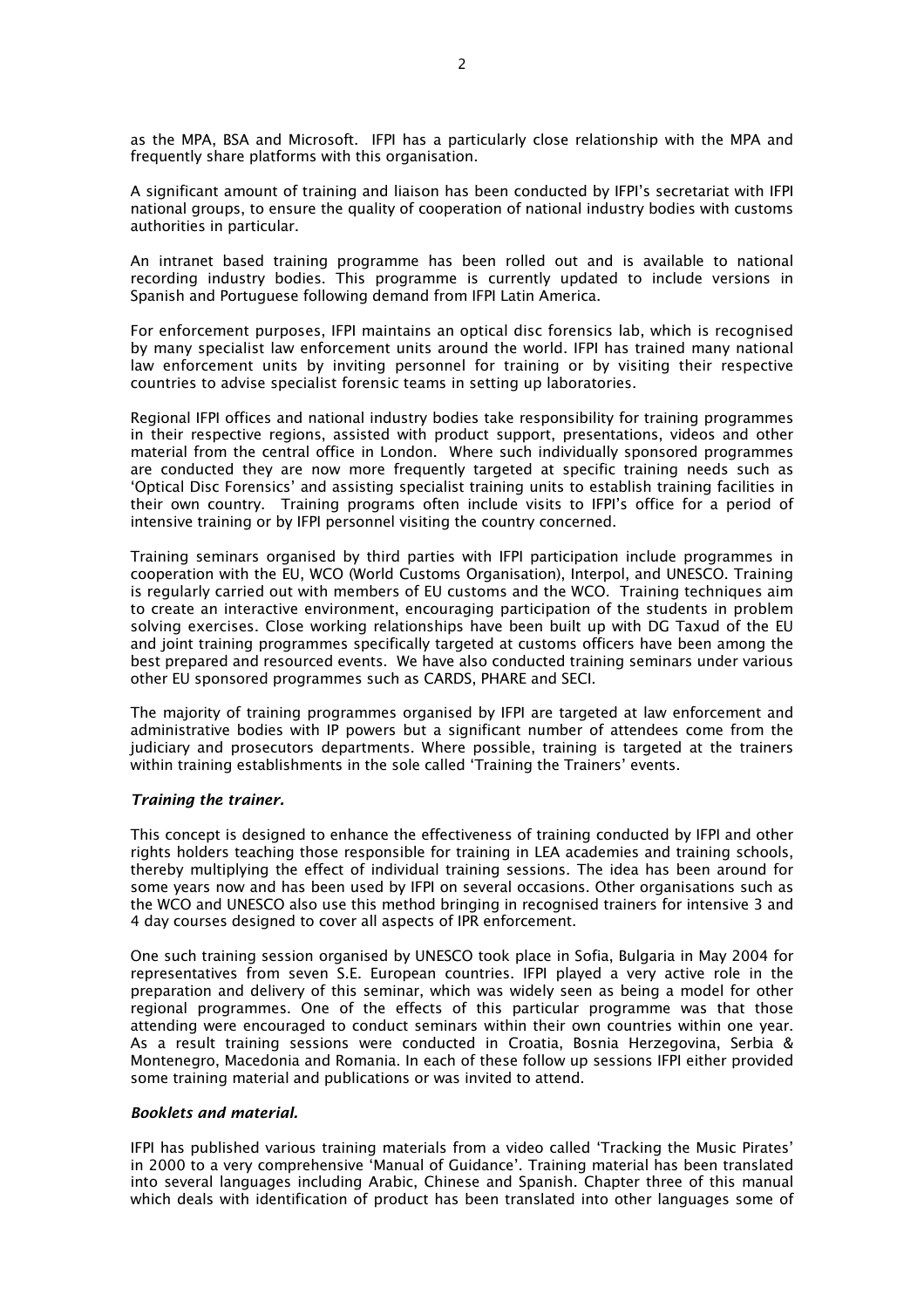which are available of the IFPI website (http://www.ifpi.org/sitecontent/apresources/materials.html).

One of the most popular publications is the Z card, a folding pocket sized guide jointly produced by IFPI and the MPA, that has been published in Arabic, Bulgarian, Chinese, Croatian, Dutch, English, German, Japanese, Malaysian, Spanish and Thai.

#### *Cooperation with Interpol.*

IFPI was one of the original members of the Interpol Intellectual Property Crime Action Group (IIPCAG). As part of the groups' long term strategy to improve IPR awareness for the Interpol members (Police in 161 countries), the IFPI training unit wrote a generic IPR training manual. The Interpol manual which has been published in electronic format on CD-R, is available in Arabic, English, French and Spanish, the four Interpol languages.

#### *Examples from selected countries.*

#### Cyprus

IFPI was invited to attend a seminar at the Police academy in Cyprus. Following four days of training, officers were able to obtain search warrants for various sites on the island known to sell infringing products and conduct raids with participation of private sector experts. The Cyprus Police now maintain a small dedicated IPR unit.

#### Iceland

Two training seminars were held for Icelandic customs officers and one third of the islands customs officers received training. Within two days of the seminar customs officers had made a seizure of counterfeit discs in a container.

#### Spain

Due to burgeoning piracy rates training schedules were stepped up. Approximately 3000 officers are trained per year and seizures of illegal product have multiplied. The net result is that street sellers have disappeared from view and sales of genuine product have increased.

#### Panama

IFPI and the Panamanian customs authorities have concluded an MOU. A close working relationship has since been developed.

#### Thailand

The Thai Government is currently exploring the possibility of acquiring an optical disc forensic capability. As part of the project, IFPI undertook to train the Dept. of Intellectual Property and Royal Thai Police officers in exemplar and plant visit protocols and the fundamentals of Optical Disc Forensics. As a direct result of the training, IFPI subsequently participated in a plant visit program, with over 30 optical discs plants inspected under new optical disc laws.

## III. RECORDING INDUSTRY EDUCATION PROGRAMMES

Education and public awareness of copyright have a vital role to play in the future success of the music and creative industries in the digital era. The recording industry has been extremely proactive in this area internationally in recent years. In some countries it has enjoyed significant support from government, in forms ranging from ministerial endorsement of industry initiatives to financial sponsorship.

IFPI has launched a series of multi-country educational projects in the last three years, each aimed at enhancing public awareness of copyright and of the issues surrounding music on the internet among specific audiences. These have variously been cited as best practice by the European Commission, endorsed by the International Chamber of Commerce, and jointly launched by the Governments of Austria, Italy, Ireland, Hong Kong and Netherlands. They include:

The cross-sector www.pro-music.org campaign branded "Everything You Need To Know About Music Online". The website, launched in six languages, is the most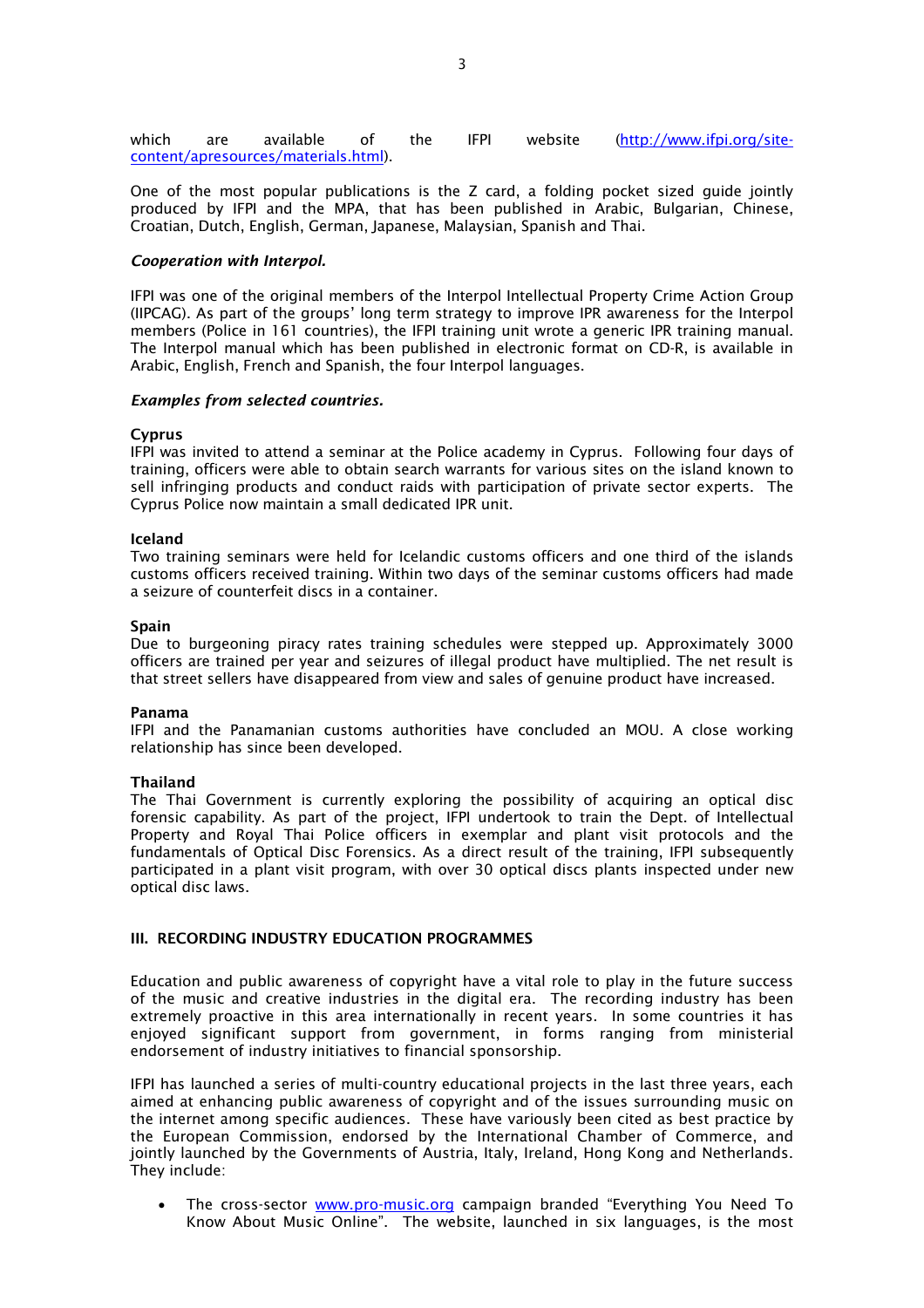comprehensive international education resource on legitimate digital services and copyright issues. It is supported by an international alliance of musicians, performers, artists, major and independent record companies and retailers across the music industry.

- A guide produced with children's welfare charity Childnet International and the music sector's "pro-music" alliance – '*Young People, Music and the Internet*' – which has been distributed widely in 11 countries. The guide is cited in the EU Commission's proposed 'Charter of Commendable Practices' needed to stimulate the growth of film online. Available at www.pro-music.org
- A publicly-available software programme, *Digital File Check*, that helps to remove or block any of the unwanted "file-sharing" programmes commonly used to distribute copyrighted files illegally. It also allows the user to delete copyrighted music and video files from the "shared folders" of the computer from where they are commonly swapped illegally on the internet. The system is available in Belgium, Denmark, Finland, Germany, Greece, Ireland, Italy, the Netherlands, Poland, Portugal, Sweden and the United Kingdom. It can be obtained at www.pro-music.org
- A *Copyright and Security Guide* for companies, produced jointly by the music, film and video industries and endorsed by the International Chamber of Commerce. The guide has been distributed to companies in the UK and seven other countries.

## *Pro-music*



In June 2003 IFPI joined with an alliance of music sector groups to launch www.pro-music.org - a major educational tool raising awareness of legitimate ways to download music, of the creative processes in making music and of copyright laws internationally. Over the last three years, pro-music has been rolled out in national versions in five countries – Germany, France, Netherlands, Austria and Portugal. Pro-music remains the most authoritative central repository information about legitimate digital music. It provides a library of links to the more than 300 legitimate digital music sites. It is branded "Everything You Need To Know About Music Online".

Pro-music features a step-by-step guide to the processes in making music and the teams of people involved, viewpoints on the piracy debate from a cross-section of artists, the media and the public, and answers to frequently asked questions about copyright laws for online music.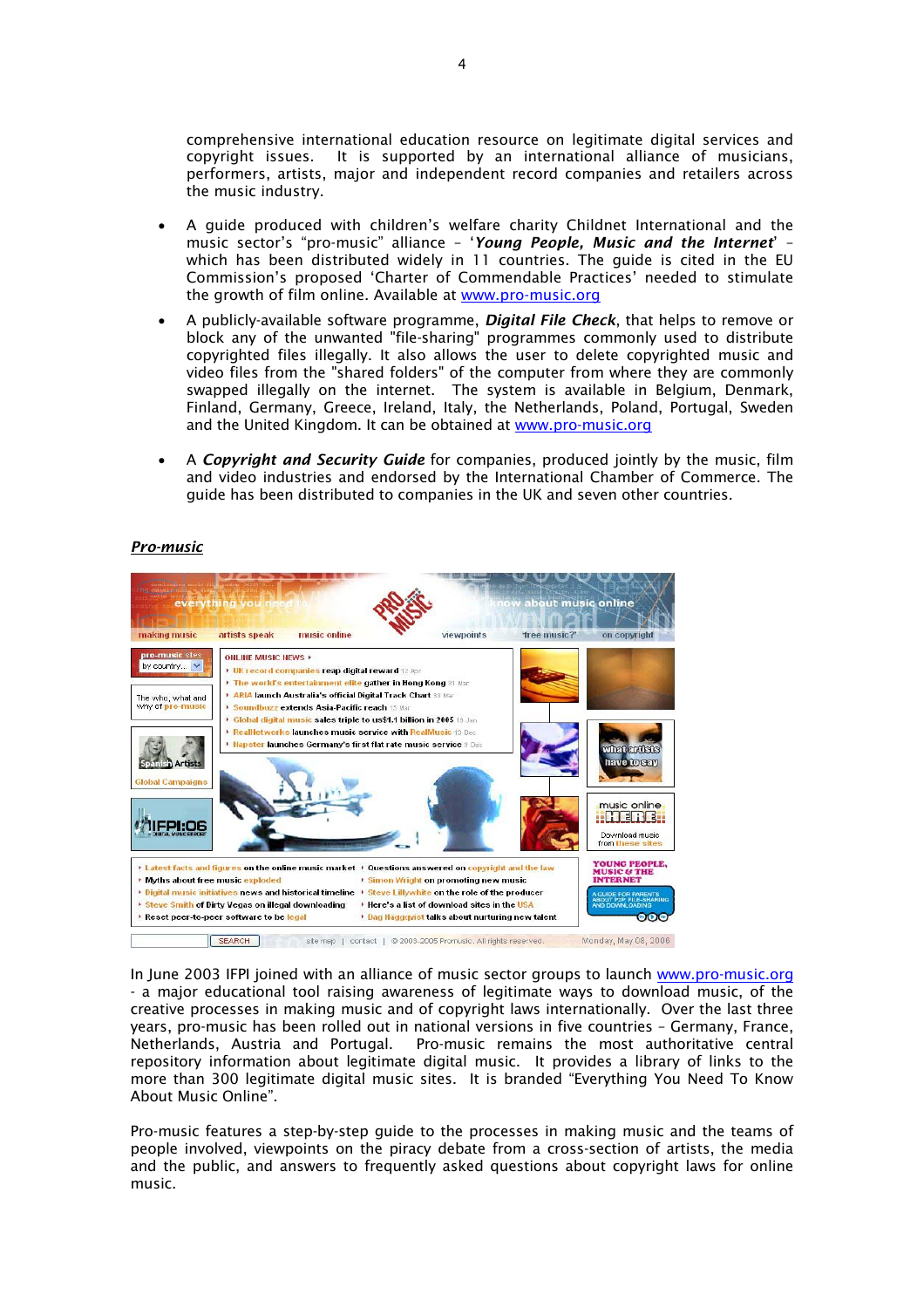## Content of the Pro-music website

The Pro-music site divides into six sections: Making Music, Artists Speak, Music Online, Viewpoints, 'Free Music?' and On Copyright.

Making Music takes a look behind the scenes at the specialist skills and practical experience needed to do some of the hundreds of different jobs that help musicians and artists attain their vision and get it out to the world. Making Music also expresses views from across the music-making community, from top successful managers to aspiring music students at the very start of their career.

Artists Speak features a range of artists and musicians, from different genres, and from different countries around the world, explaining how they feel about having their music taken without permission, how it affects the work and livelihoods of all those involved and how it stunts the development of new talent.

Music Online has the largest international listing of online digital music services and retailers. This section carries links to scores of music download sites and other sources of information about online music. It also contains news, commentary and a timeline of the music sector's moves to create an online music business.

Viewpoints features quotes from music specialists, including large and small record labels, music associations, retailers and the media. The section also provides an overview of other campaigns launched by music groups from around the world.

'Free Music?' confronts some of the biggest myths about online music piracy.

On Copyright. Copyright is often misunderstood or misrepresented as serving only the interests of big business. 'On Copyright' explains why copyright is needed and what the laws mean. This section also provides a more technical explanation on how to reset or uninstall p2p software to stay legal, and provides guidance for companies and colleges who wish to implement policies to avoid copyright theft.

# *'Young People, Music and the Internet' – a guide for parents*



In June 2005 IFPI and its music sector partners in Pro-music joined up with children's Internet charity Childnet International to launch a new information campaign aimed at educating parents about file-sharing and music on the internet.

A leaflet – 'Young People, Music and the Internet - a guide for parents about p2p, file-sharing and downloading' – was distributed via record stores, supermarkets, schools, libraries and websites in six languages and in 19 countries worldwide.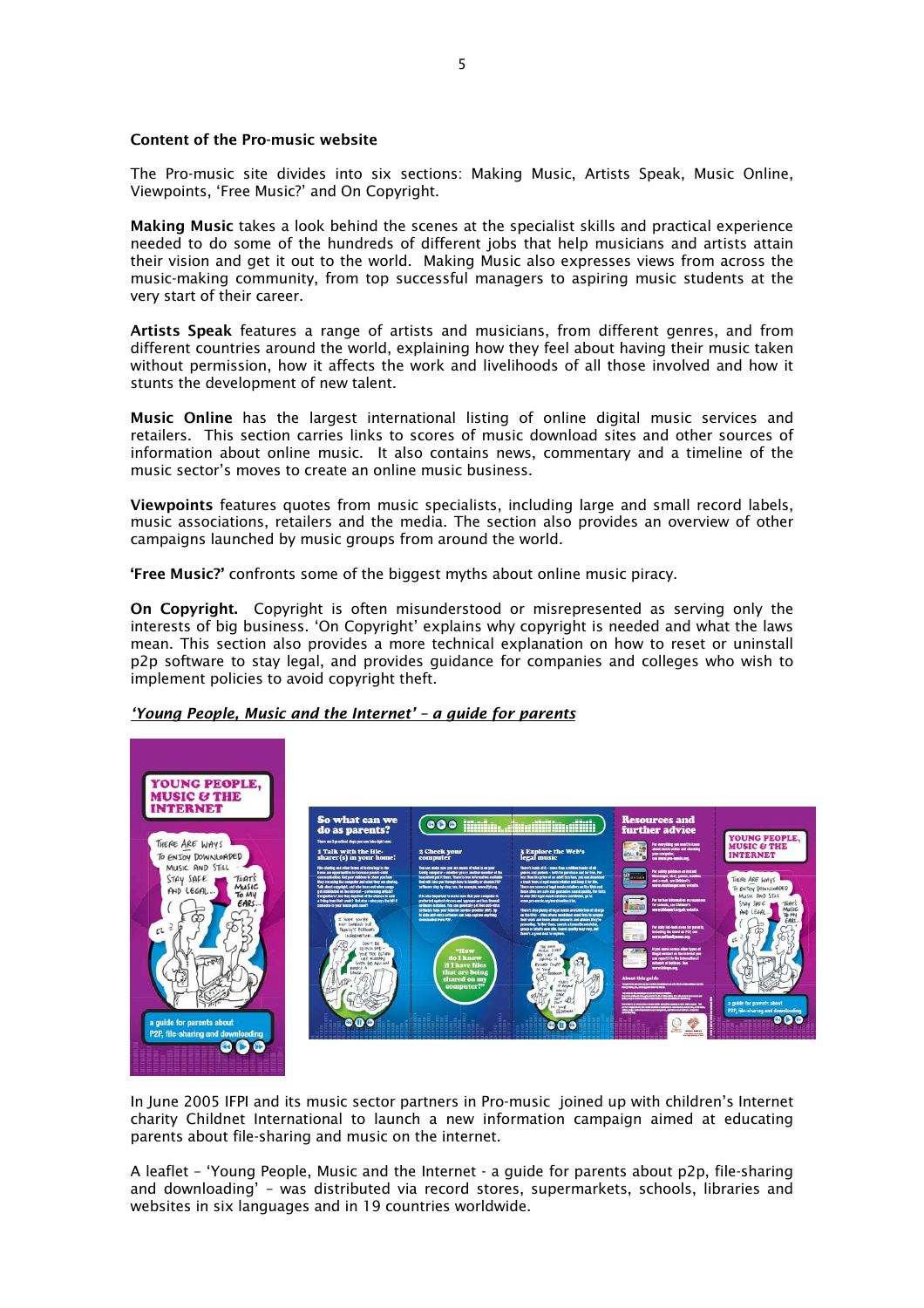The guide aims to help parents to keep up with the music downloading habits of their children. While millions of young people are regularly downloading music from legal services and peer-to-peer networks, Childnet believes that many parents are struggling to understand how the technology works and are unable to give advice to their children on how they can stay safe, secure and legal on the internet.

In 2004 alone Childnet worked in over 190 schools across the UK and carried out informal polls with pupils which revealed that in any given class at least 50 per cent of the pupils will have used p2p. This is backed up by research published last year by the London School of Economics which showed that among the 84 per cent of 9-19 year olds who use the internet daily or weekly, 45 per cent download music. The same report also revealed that only one in ten parents, when asked, knew how to download music from the internet.

The campaign was initially launched in the UK, Germany, Italy, Spain and the US. This was followed by later roll-outs in Netherlands, Sweden, Ireland, Singapore and Portugal with launches planned in Iceland, Mexico and Croatia for 2006.

A number of leading charities and non-governmental bodies supported the Childnet campaign including UNICEF and Save the Children in Spain, the Safe Internet Foundation in the Netherlands and The National Association for Childhood Protection in Italy.

In the US, the campaign was launched by MusicUnited at the time of the Grokster decision and supported by the College Parents Association of America.

The guide is available at www.pro-music.org, and linked via a banner from the websites of individual members of Pro-music and of other campaign partners. The banner also appears on the home-pages of the affiliated charities, on online music services, on some record label sites and the websites of reputable parent/children online resources.

The Childnet guide explains what p2p services are, outlines the security and legal risks to children and the family computer as well as the benefits, and gives practical advice to help ensure that children's enjoyment of music on the internet is safe and legal.

Although seven out of ten consumers are now aware of the illegality in sharing copyrighted material online, many parents are still unaware of the potential wider security and online safety risks such as harmful content, unsolicited advertising, or other 'malware' such as spyware and viruses. The guide also gives advice on the rapidly expanding legal online sites now numbering over 300 worldwide - where fans can download music safely and legally. These sites are listed on the pro-music website, www.promusic.org, which has given advice to Childnet on producing the guide.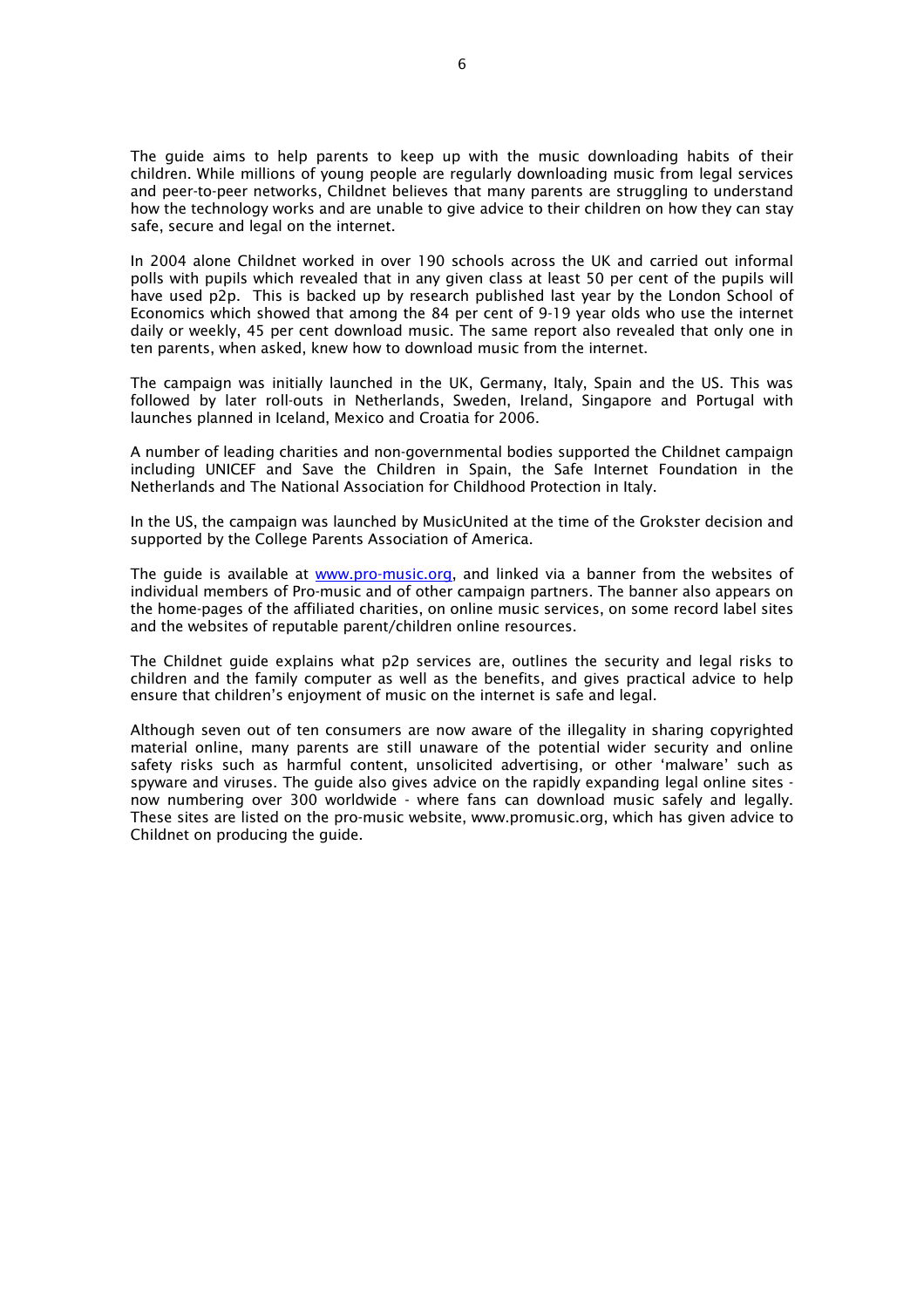

*Copyright Use and Security Guide for Companies and Governments*

Originally launched in February 2003, IFPI's *Copyright Use and Security Guide for Companies and Governments* was updated and relaunched in September 2005 together with a separate initiative, Digital File Check.

It was designed as a guide for employers, making clear their responsibilities to clean their computer networks from copyright infringement and was distributed to companies internationally.

The guide was issued with a joint 'call to action' to company chiefs from John Kennedy, Dan Glickman and Charlotte Lund-Thomsen, respective heads of IFPI, MPA and IVF. The guide was officially endorsed by the International Chamber of Commerce (ICC).

In a joint letter launching the guide they wrote: "In a new initiative, our industries are turning to the responsibilities in this area of companies and organisations. Illegal peer-to-peer distribution is not just happening on the home PC. Employees are involved in their work place as well. This not only wastes the organisation's time and money – it can put them at risk of legal prosecution. Today employers have no excuse for being uninformed of these risks, and for not addressing them in a responsible manner."

The guide was translated by several National Groups and launched with tailored campaigns:

Spain: Spanish guide was sent to 3,000 Spanish companies and organizations.

Netherlands: Launched Feb 2006 and sent to 4,000 companies, addressing the CEO and the communications representative.

UK: Sent to the IT managers at the top 500 FTSE companies and to 500 local councils

Denmark: Launched in digital form by the Danish anti-piracy group.

Greece: Copies of the guide were sent to top Greek companies.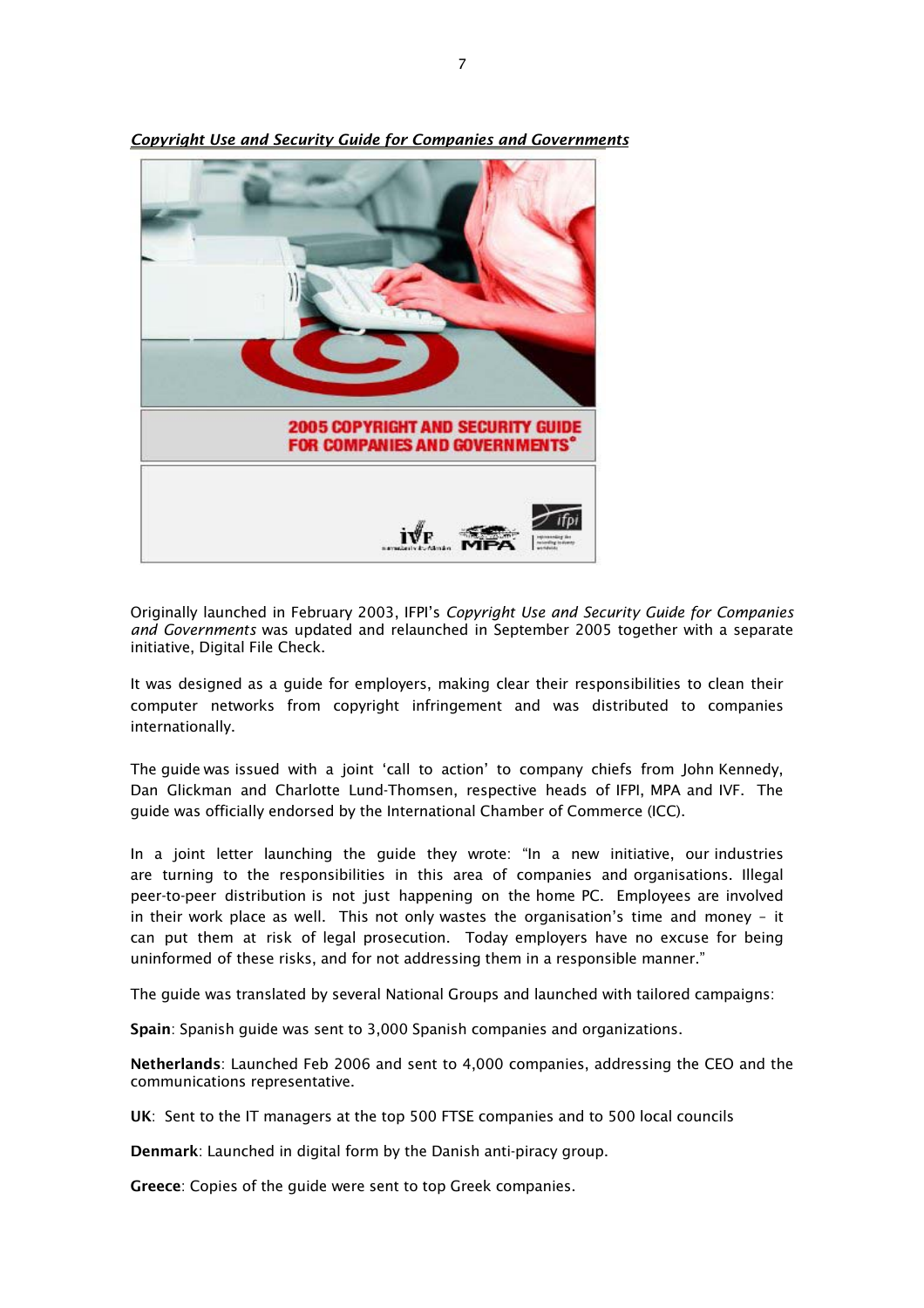Belgium: Produced with support of the Belgian Authors' society SABAM, local MPA group, BAF and the Belgian branch of BSA. The guide was launched with a press conference on  $6<sup>th</sup>$  March 2006 for the campaign "It's Your Business". It was also launched on IFPI Belgium's website and sent to more than 14,000 companies.

The guide has also been launched in Italy and Germany with a Swedish version due to launch later.

## *Copyright Use and Security Guide for Academic Institutions*

IFPI's network of National Groups stepped up their efforts with academic institutions in 2003 with the distribution of Copyright Use and Security Guides to educational establishments in up to 20 countries

The guide's recommendations address the problem of the legal and technical risks they run when copyright material is copied and transmitted over computer networks without permission from the rights owner including injunctions, damages, costs and possible criminal sanctions against the institutions and senior executives where systems are used for copyright theft.

It also highlighted the security and practical concerns when copyright material is copied and transmitted indiscriminately on the systems of academic institutions. It advised that it is in their interest to address such activities, which:

- clog universities' computers and internet bandwidth, impairing the legitimate academic pursuits of staff and students
- expose academic systems to viruses and other harmful programs
- bring other types of illegal material onto their systems
- damage their reputation and send the wrong message to students who are expected to avoid plagiarism in their academic work and otherwise obey the law.

## INTERNATIONAL RESULTS FOLLOWING LAUNCH OF *COPYRIGHT USE AND SECURITY GUIDE FOR ACADEMIC INSTITUTIONS*

Austria: Following the distribution of the brochure to 115 universities and teaching institutions in Austria, IFPI Austria is cooperating with universities and infringements are brought to the attention of the university or institute.

Canada: The Canadian group CRIA made contact with the head of the association of Universities and Colleges of Canada to help further cooperation and understanding between students and the music industry.

Czech Republic: There has been a particular problem at Prague University's dormitories (called Silicon Hill by students), which was the biggest and fastest downloading hub in the capital. As a result of pressure from the industry, the university introduced measures and policies to address the infringement of rights.

Italy: Following a comprehensive mail-out, there were follow-up meetings with managers of a number of Regional Educational Offices. Some Regional Educational Offices instructed schools in their region to adopt measures to address the sale of pirate CDs and measures to prevent use of unauthorised music files on the institutions' servers.

Netherlands: The anti-piracy wing Brein agreed with technical universities (after finding widespread infringing files and related activities on their servers) to implement policies and procedures. NVPI and Brein also gave presentations to students at various universities and worked on a copyright awareness campaign for schools.

Poland: The Polish group ZPAV engaged in an information campaign. In the first stage letters were sent both to 84 academic institutions and to 627 large businesses.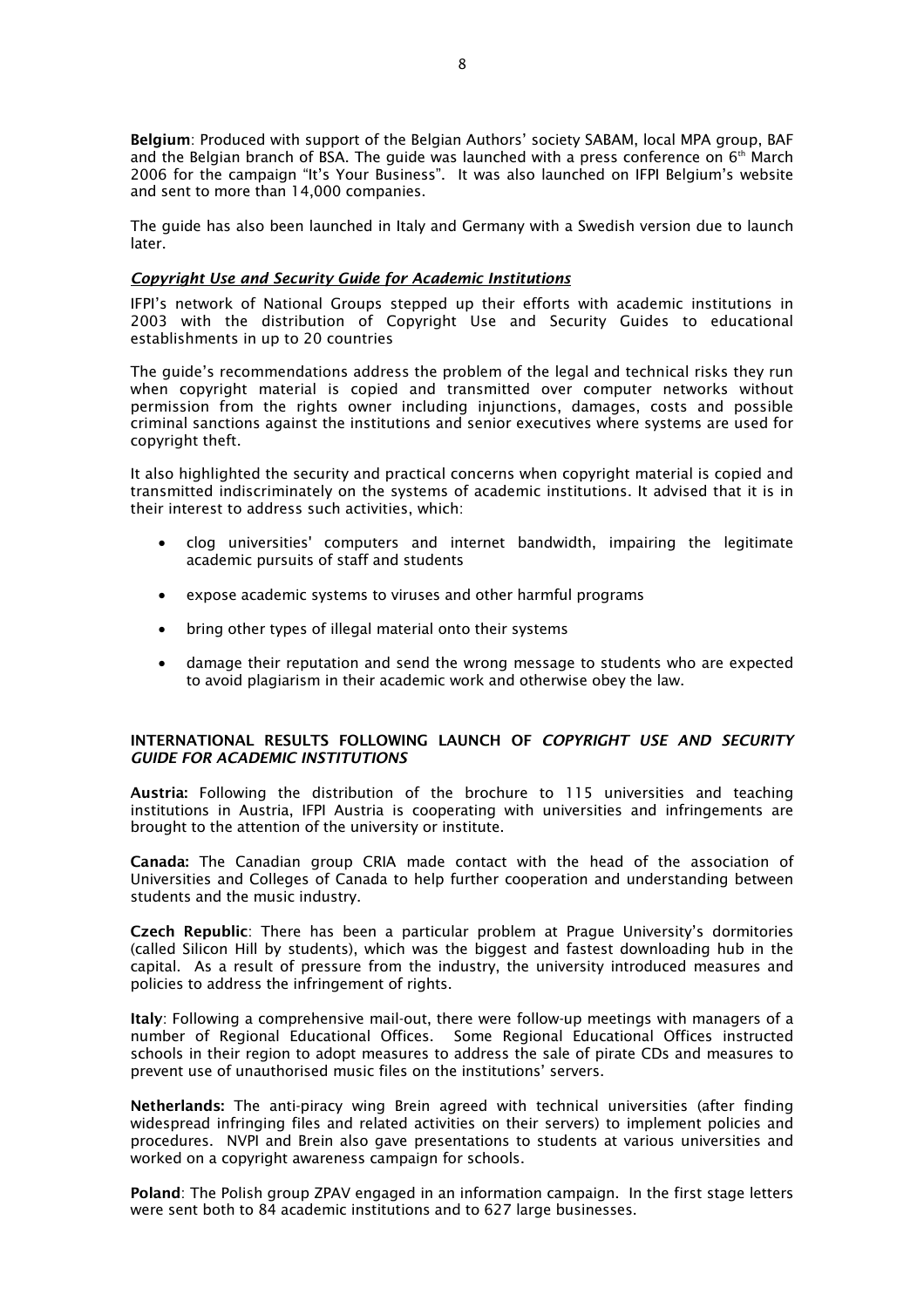Sweden: The guides triggered responses from institutions and IFPI had meetings with those responsible for IT security at Sweden's universities. Some decided to close down all types of file-sharing networks, and others implemented policies.

# *Digital File Check*



Launched alongside the Copyright Use and Security Guide for Companies and Governments in September 2005, Digital File Check (DFC) is a simple educational tool that aims to guide computer users, many of whom might be new to the world of online music. Digital File Check helps to show how they, or their families, colleagues and friends, can enjoy music and film legally and responsibly without risking legal action by copyright holders.

Digital File Check helps to remove or block any of the unwanted "file-sharing" programmes commonly used to distribute copyrighted files illegally. It also allows the user to delete copyrighted music and video files from the "shared folders" of the computer from where they are commonly swapped illegally on the internet.

Developed by IFPI in conjunction with the Motion Picture Association, representing the film industry, DFC is available online and on CD in countries including Denmark, Finland, Germany, Italy, Netherlands, Spain and the UK.

Digital File Check is an initiative aimed at all individual computer users as well as organisations. It could be especially useful for parents who want to encourage their children to enjoy music responsibly on the internet. It is free, voluntary and for private use only and does not tip-off any anti-piracy organisations.

Digital File Check can be downloaded from http://www.ifpi.org/sitecontent/antipiracy/digital-file-check.html which offers a full demonstration of the programme and an FAQ for any queries. The user can select a language option and then follow the simple instructions.

There are three main options within the programme; it can:

- 1) Identify what file-sharing software is on your computer which can help you stop illegal file-sharing
- 2) Find out what files are in your "shared folders" these are likely to be illegal files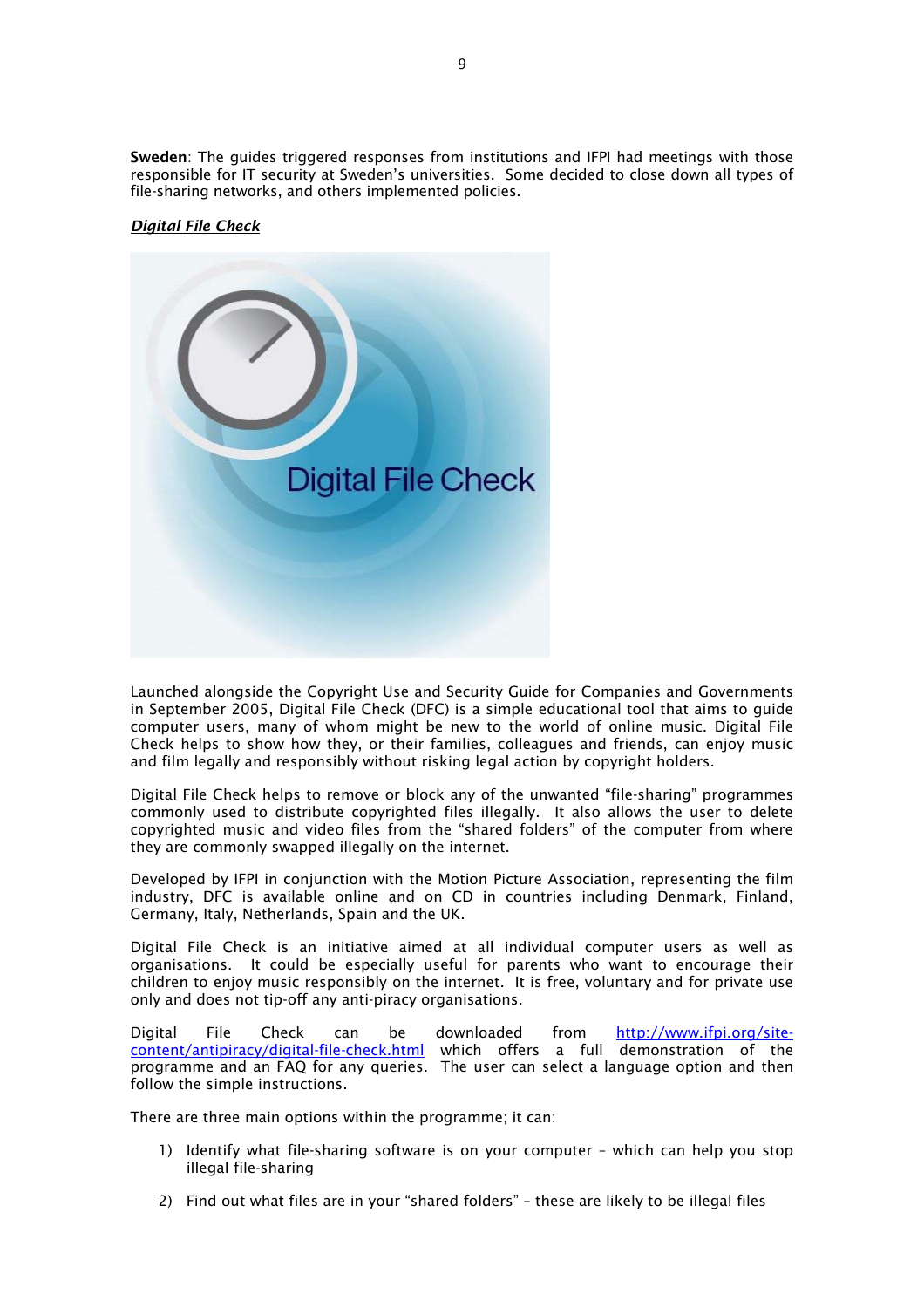3) Conduct an inventory of all music, video and image files on your computer

If a user runs a search on file-sharing software available on the computer, DFC will list what it has found and there is the option to delete the file-sharing software. If someone does choose to delete the software he or she will no longer be file-sharing with others.

There is also an option to delete "shared" files or to move them to another folder so they are no longer available to be 'shared' by other people.

The inventory option is a useful tool for checking through all the files on your computer but it will not affect whether you are illegally file-sharing or not.

## *Copyright Awareness Campaigns around the World*

Many IFPI National Groups have launched website and audiovisual campaigns promoting awareness of copyright and value of music, many of which can be downloaded from the following link:

http://www.promusic.org/viewpoints/labelsspeak.htm (select a country under 'Viewpoints')

These include a video of 'The Drummer', available in several languages plus others, some of which are listed below

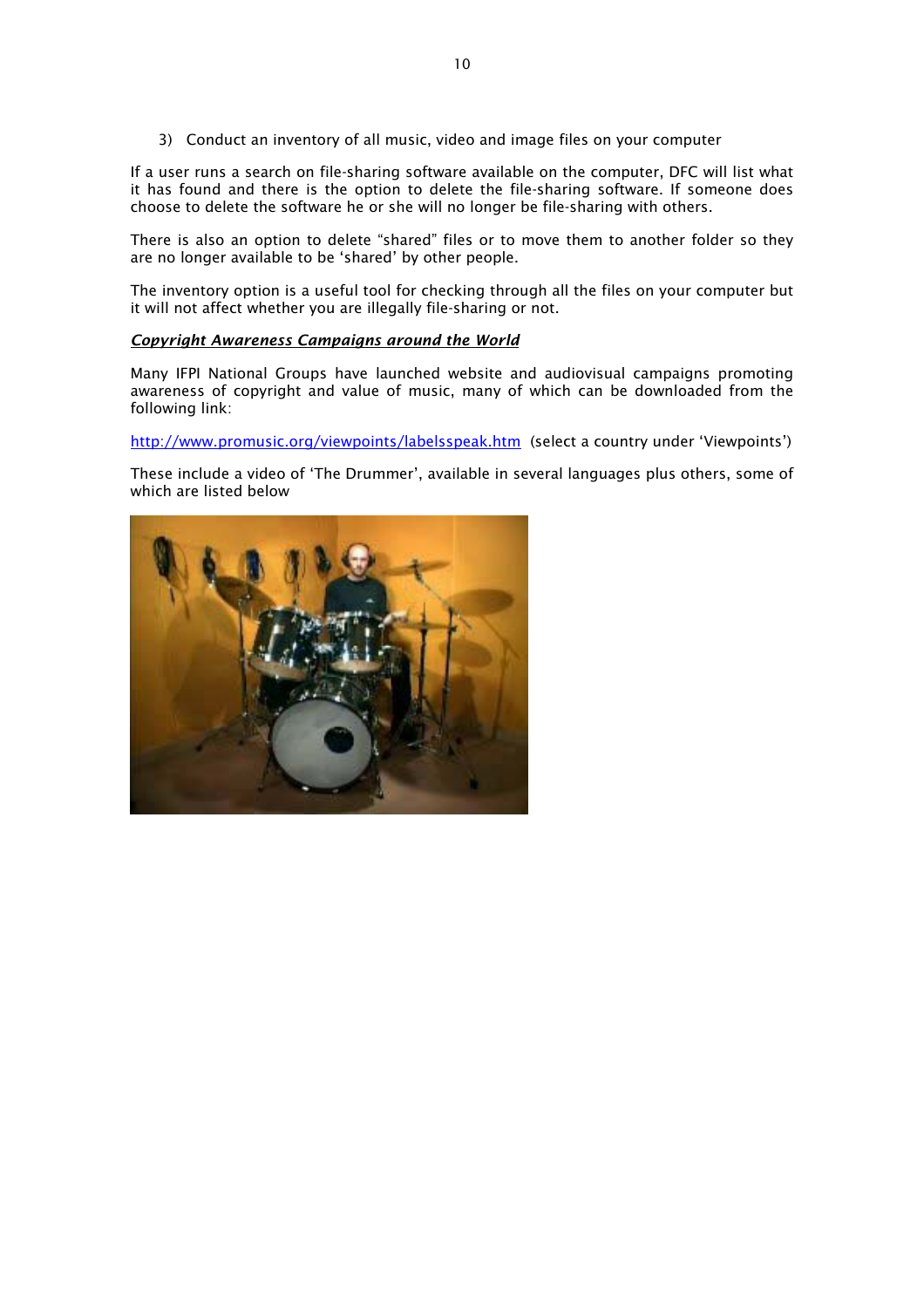## Argentina

IFPI's Argentinian group CAPIF launched an ad campaign promoting the value of music, available to download at the IFPI link above



# USA

RIAA launched the 'Music United' website (http://www.musicunited.org/)

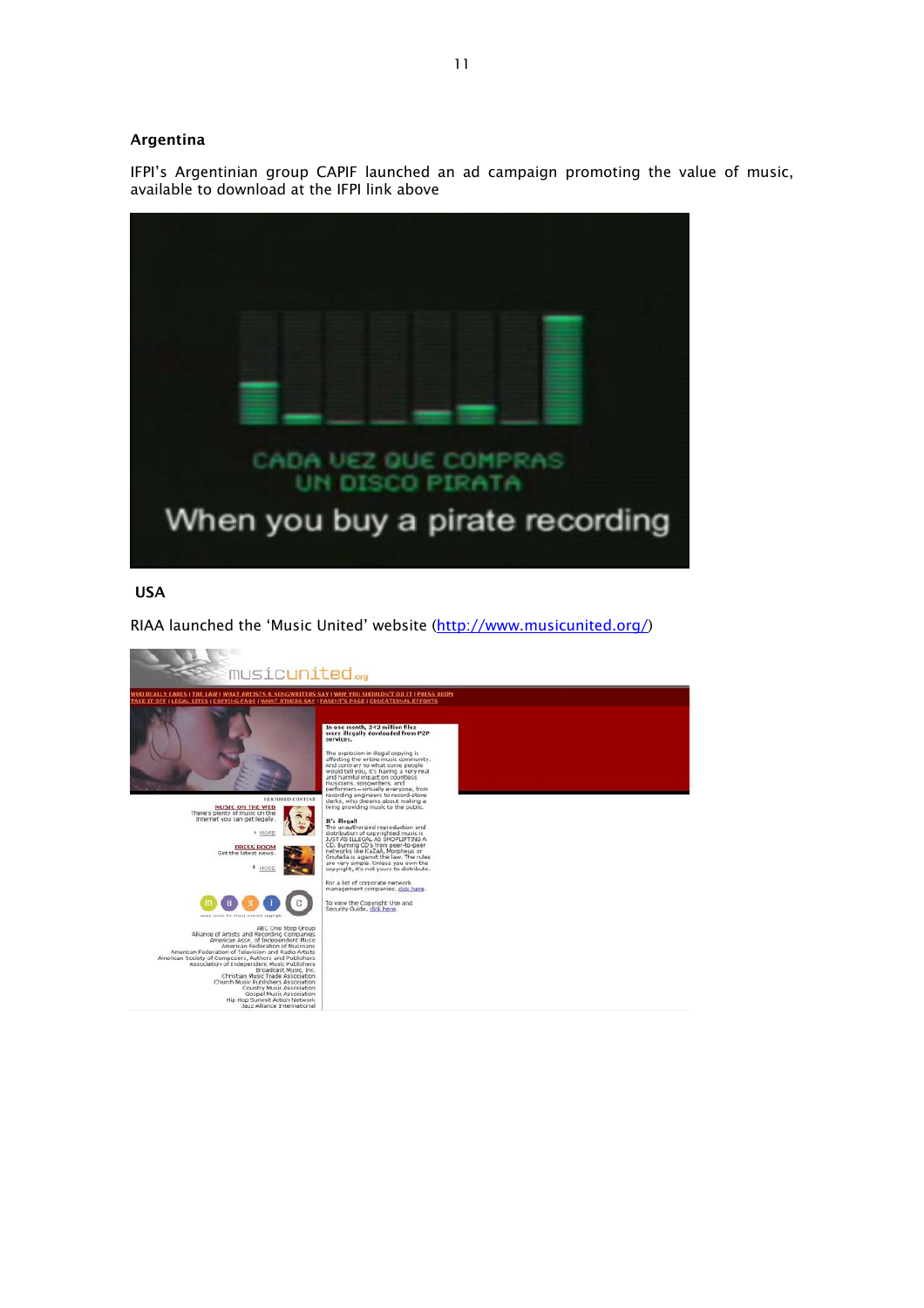# Singapore

The Singapore group RIAS launched a similar campaign promoting the value of music http://www.keepthemusicalive.com/



## Japan

RIAJ launched a poster campaign promoting the tagline 'Love Music? Save Music!' which drew on the support of several artists:

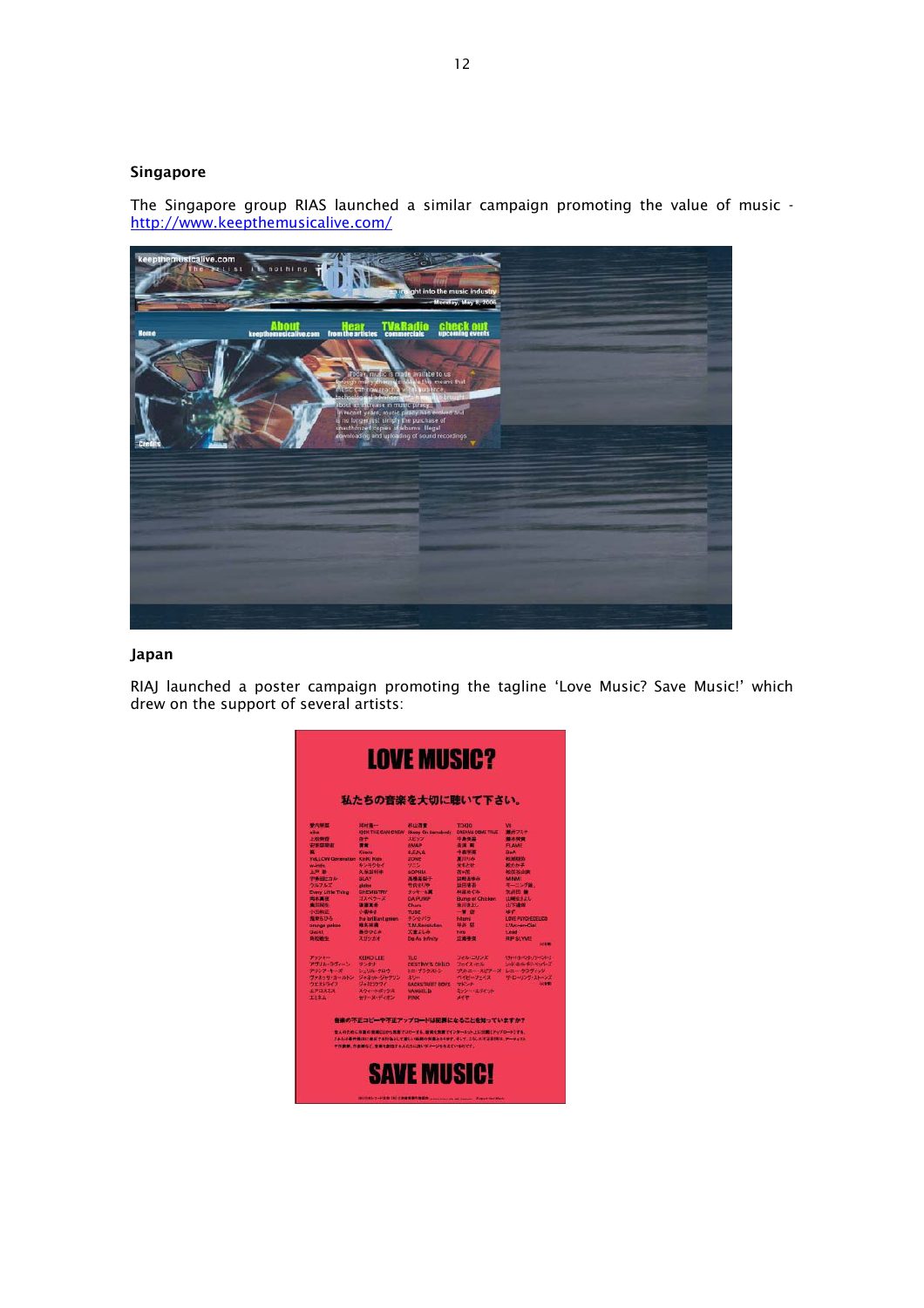#### New Zealand

RIANZ produced a series of posters with an anti-piracy message 'Brn & Get Brnt' and promoted it as an 'awareness' campaign



# **BRN&GTBRNT - Its A Crime Against Our Music**

CD Piracy is not cool

Campaign based on awareness

WHAT: New Zealand music industry companies have joined forces to address a growing problem in their industry - - wholesale duplicating of<br>music CDs. It's branded BRN>BRNT. WHY: The objectives are to stop people burning CDs illegally by educating them about the issue and if necessary taking action against offenders.

WHO: It is a combined effort initiated by the New Zealand record companies and supported by many New Zealand artists.

**WHERE:** It is a national campaign devised in New Zealand in which international interest has been shown. Initially it is New Zealand-wide and refers to New Zealand-sold CD music only. Survey reveals extent of music theft in New Zealand Nearly 20 per cent of respondents to a new music industry survey admit to illegally burning music CDs. And younger people are the biggest offenders. While the predominant reason for burning music CDs is for private use, many people also burn for friends and three per cent of those who admitted to having burned music CDs did so to sell them.

Extrapolated out over the New Zealand population aged between 15 and 44, that equates to up to 10,000 Kiwis who have at some time burned a music CD to sell for profit. The survey was conducted by Market Pulse International on behalf of the Recording Industry Association of New Zealand (RIANZ).

## Netherlands

NVPI launched a Pro-music initiative in May 2006 called True Fan (http://www.truefan.nl/truefan/home.asp?pagnaam=homepage)

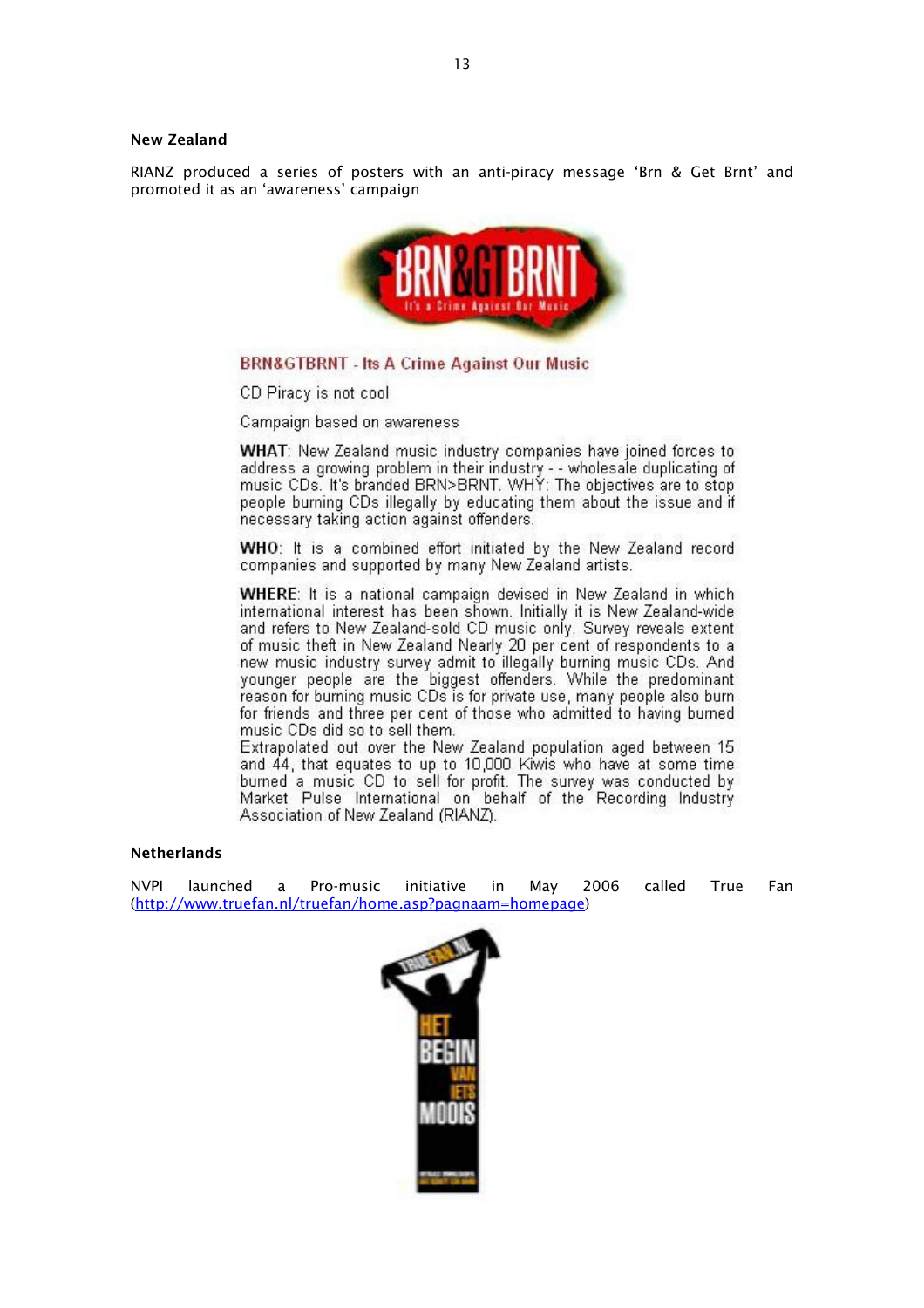# Annex

- 1) A sample of music education programmes carried out by IFPI national groups
- 2) Factsheets which accompanied IFPI's announcement of the latest wave of litigation against file-sharers (4th April 2006)
	- Factsheet: Copyright Overview & FAQ
	- Factsheet: The Legitimate Digital Music Market Takes Off
	- Factsheet: The Risks of P2P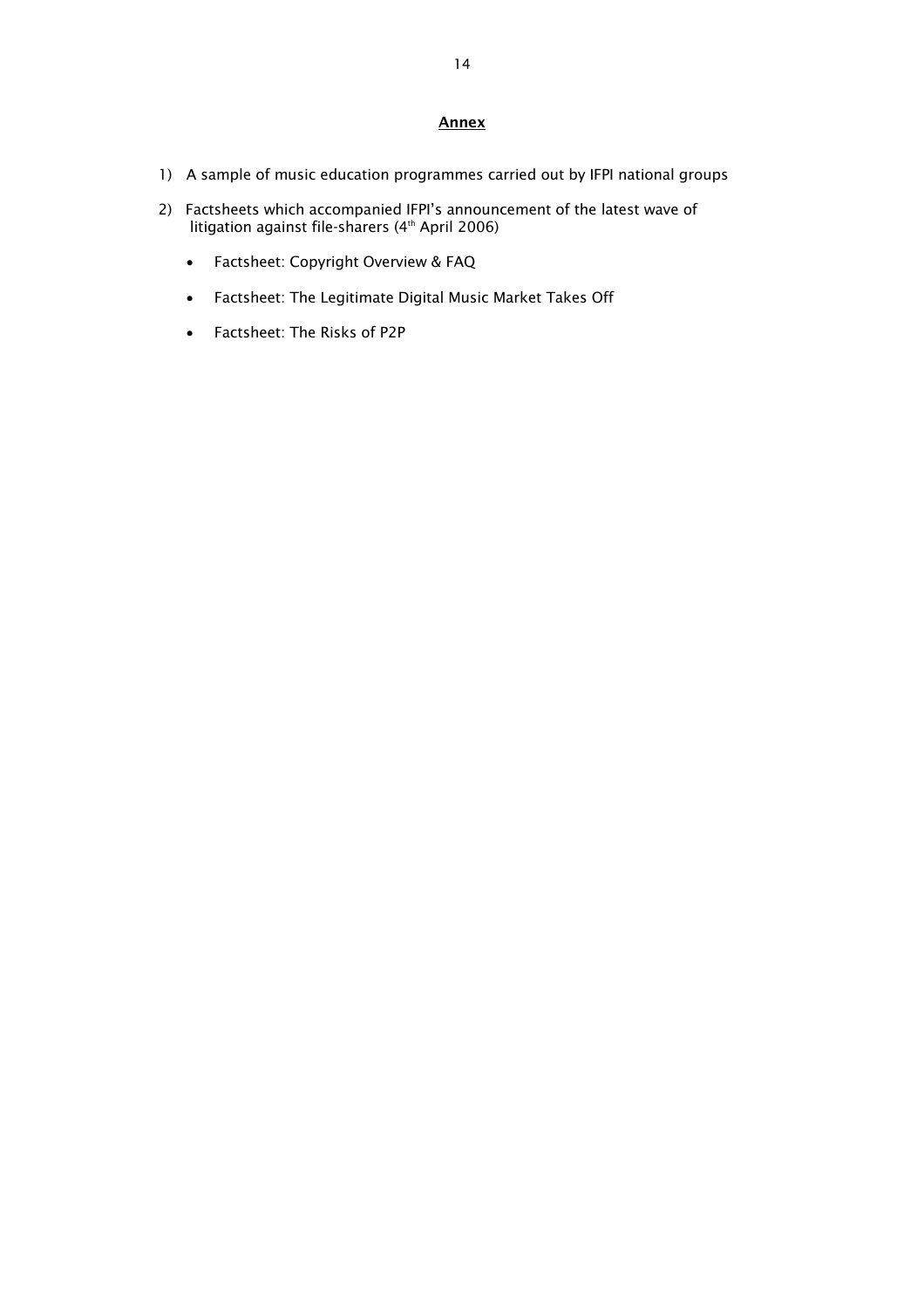

## A Sample of Music Education Programmes carried out by IFPI National Groups

representing the recording industry worldwide

# [Summary of national programs as provided by national industry bodies]

## *Austria*

## "The Value of Ideas" ("Ideen sind etwas wert") Educational materials for Austrian schools.

Initiated by IFPI Austria, written by a team of experts. accompanied by a steering committee of teachers/academics supported by the Austrian Ministry of Education.

## Aims of "The Value of Ideas"

Educating about the value of music and the economic importance of the Austrian music industry

Awareness raising about intellectual property rights

Contributing to a better understanding of how the music industry works and the jobs at stake

## Printed content: 120 pages, 7 chapters

Chapter 1: The creative industry in Austria Chapter 2: The production of a music recording Chapter 3: Music and the Internet Chapter 4: Jobs in the music business Chapter 5: Games demonstrating the importance of intellectual property Chapter 6: Legal basics Chapter 7: Glossary

## DVD: 50 minutes

30 Min: Interview section with 20 personalities from the Austrian music scene (from the offmainstream artist to the board member of a CD pressing plant) 20 Min: Feature showing the start of the career of a young singer 30 Sec: The Drummer Spot (brief video ad developed by SNEP)

## Website

www.ideensindetwaswert.at

## Press conference on 21 September 2005

Presenting the education materials to the public. People on the podium:

- Chairman of the academic committee,
- The front man of an Austrian pop band (shiver),
- Director of IFPI Austria

A representative of the Austrian Ministry of Education gave statement in support of the press launch.

Broad coverage was achieved in the Austrian media and other sectors of the Austrian creative industry were interested in joining the educational "The Value of Ideas" initiative.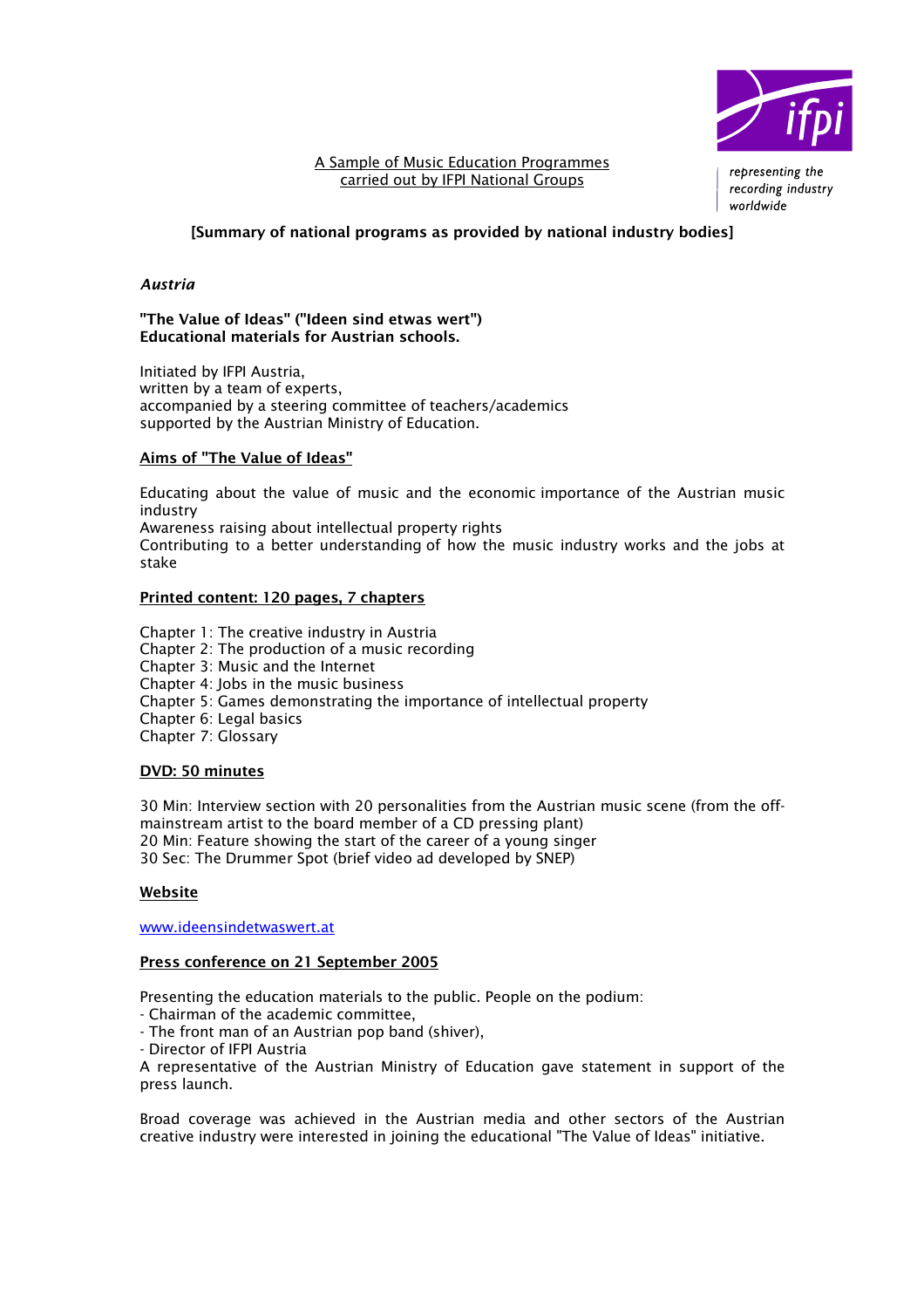#### Distribution

First edition: 2,500 units Mailing to 3,000 Austrian schools offering the educational material

#### 1500 orders from schools within five weeks.

The educational programme "The Value of Ideas" will be continued in 2006 - very likely with the participation of other creative sectors.

#### *Belgium*

In 2003 an association organising festivals in schools asked IFPI Belgium organise a class debates as part of the festivals. IFPI Belgium organised and participated in debates, usually accompanied by an artist, in some 15 schools in Flanders. See website: www.stressfactor.be

IFPI Belgium also gives lectures on demand to high schools, colleges and universities. (Usually more than 20 lectures a year).

The national group also made a DVD with statements from a wide range of Belgium artists in favour of copyright protection and against illegal downloading. See website; www.ifpi.be

#### *Germany*

IFPI Germany is very active in education projects. Since 2003, the National group takes part in "School Tours" which have become a high profile project.

The "School Tours" are organised by the German Phono-Academy, the cultural branch of the recording industry association. Artists and music educationalists go to schools and create music together with 13- 16 year old pupils who are composing, performing, recording music and staging a school concert. The project aims at creating a sense of community, improving creativity and sharpening their awareness of the value of music. The "School Tour" is widely recognised, especially on a political level - as an initiative reflecting the music industry's sense of responsibility for musical culture and education.

IFPI Germany also supports the Pop Academy in Mannheim and the University of Music and Theatre in Hamburg. The National Group is also one of the participants in the German campaign "value of creativity". This included the publication of a magazine with the same title designed for music teachers, which includes material for some classroom lessons on this issue.

#### *Ireland*

IFPI's National Group in Ireland has the IRMA TRUST which is engaged in two main activities:

- an Instrument Bank which has made instruments available on loan to over 5,000 children;
- and master classes for more advanced skill levels.

Very recently, IRMA also provided via the Dept. of Education a tin whistle (the instrument with the basic notes) to every school teacher in Ireland (Primary Level). This initiative is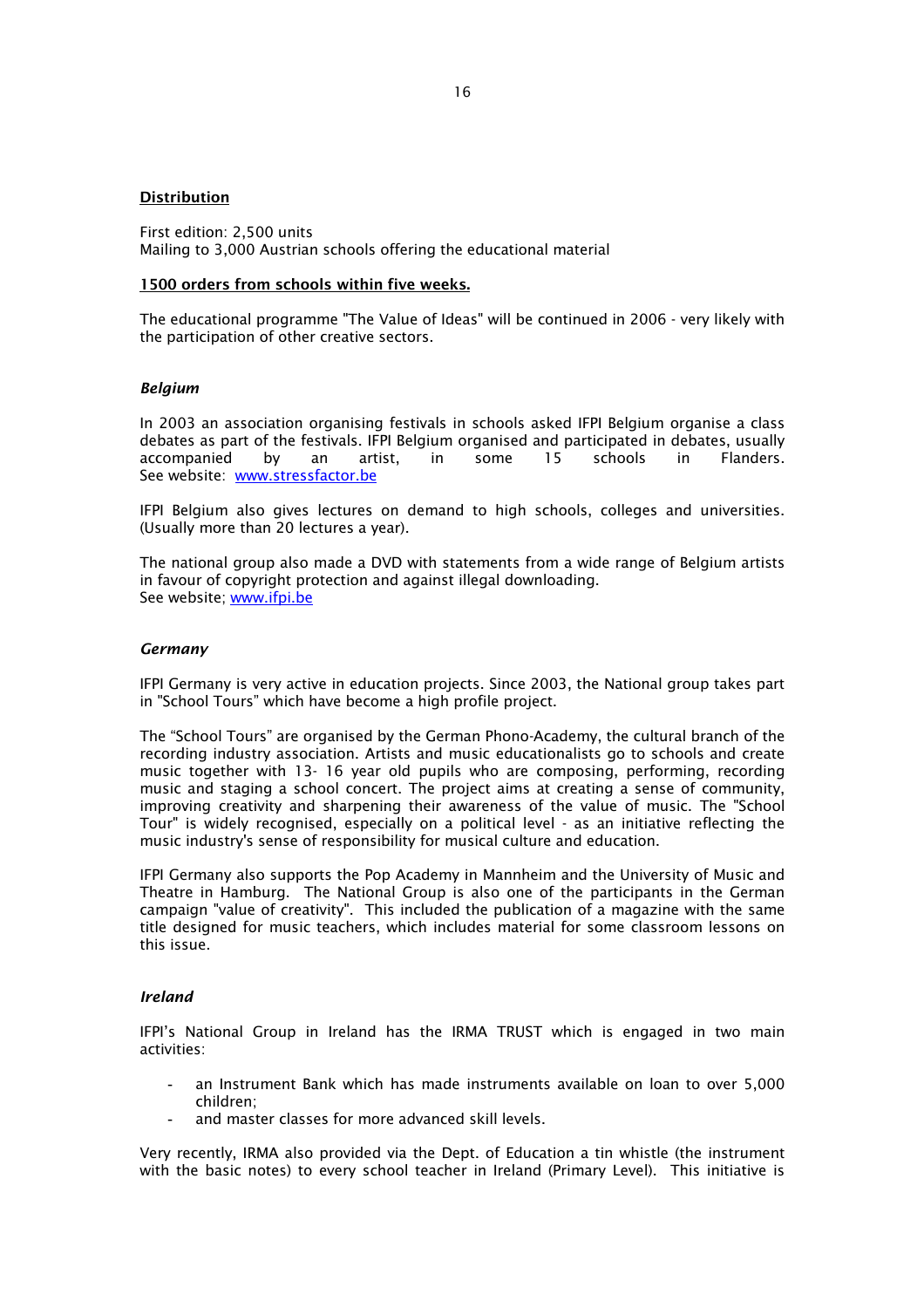being supplemented with career training so that basic music skills can be passed on to every child.

The Instrument Trust is funded by PPI.

### *Italy*

Italian National Group, FIMI, has an education plan in co-operation with MPA, BSA and the Italian Ministry of Education. The main points of the plan are:

Production of an informative CD-Rom that has been sent to all the Italian high schools (for the music sector, we included in the CD all the materials published on the pro-music website). A dedicated support website is maintained (www.controlapirateria.org).

Next year FIMI will have events in schools in four main Italian cities and a letter introducing the plan has been sent to the majors of all the Italian cities with more than 3.500 citizens.

FIMI is also planning training sessions for selected teachers and meetings with all the regional public school managers

#### *Poland*

IFPI National Group, ZPAV, within the context of the Anti-Piracy Coalition\*, together with BSA (Business Software Alliance), FOTA (Polish branch of MPA) and the Authors' Society ZAiKS has initiated an educational project to raise IPR awareness among students aged 13- 15. The project received the support of the Ministry of Culture and Ministry of National Education.

In the preparatory stage of the project, a questionnaire-based study was conducted among 1,200 students from second and third grade of junior high schools in six chosen regions of Poland. The results of the research served as a basis for creating a 30-minute educational film showing the complicated process of developing computer software, making music and film.

Representatives of the Polish company, Techland, demonstrated how a PC game is created; a popular young group SISTARS spoke of how their music is produced; the actor and director Olaf Lubaszenko explained how a film is made. The film is narrated by a popular young actor Bartosz Obuchowicz and a 13-year-old student from one of the biggest Polish cities.

Thanks to the support of the Ministry of Education the film, together with supplementary materials for teachers, will be introduced as part of the curriculum in all junior high schools in Poland.

\* The Anti-Piracy Coalition was founded in 1998, to unite in a fight against intellectual property infringements. The Coalition associates:

- representatives of the music industry Polish Society of the Phonographic Industry ZPAV,
- producers of computer software Business Software Alliance BSA,
- representatives of the film industry Foundation for the Protection of Audiovisual Works FOTA.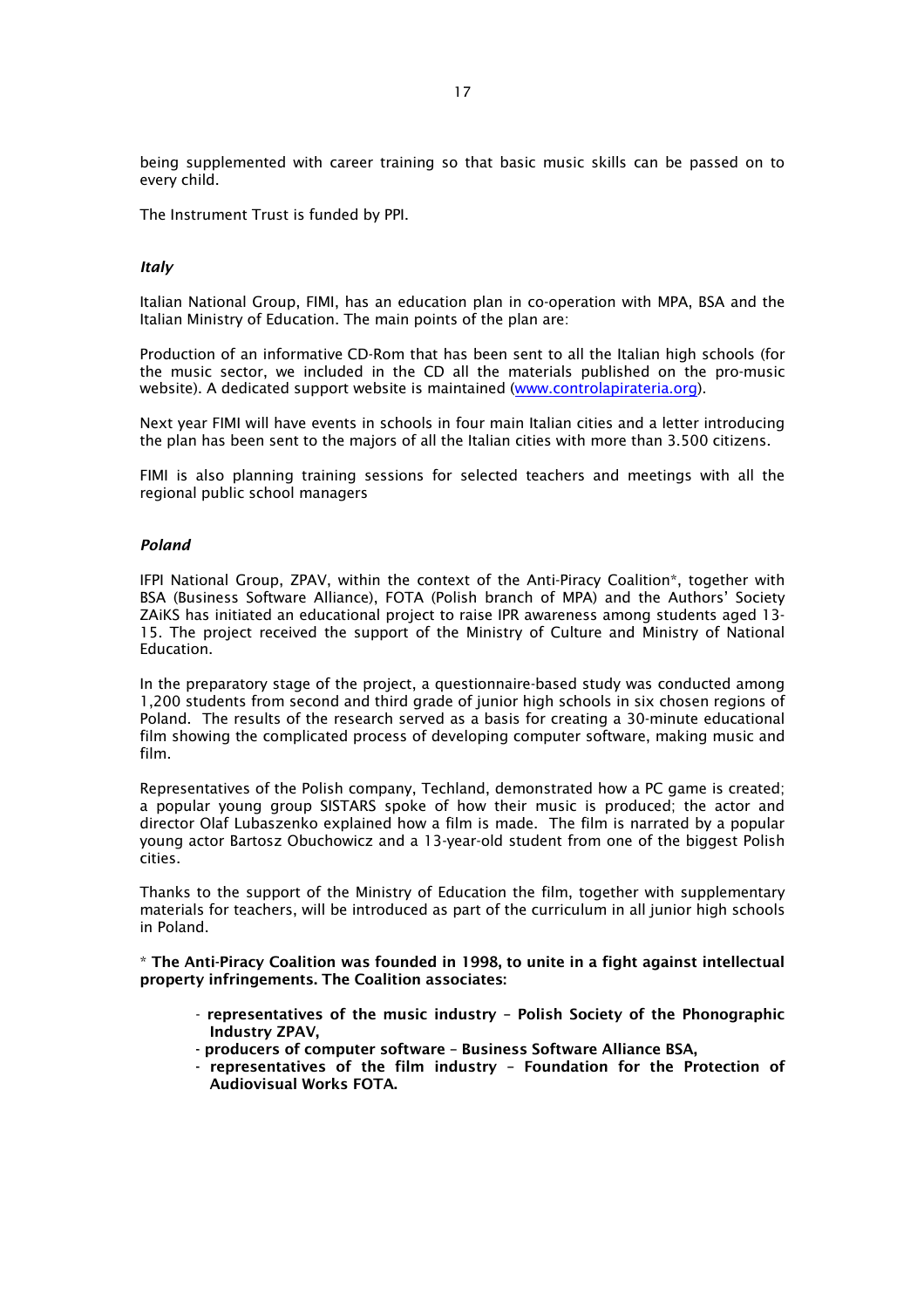

representing the recording industry worldwide

## *COPYRIGHT OVERVIEW & FAQ*

## What is copyright?

- Copyright protects the expression of an idea it allows people to benefit from what they create whether it is a painting, a book, a piece of music or a photograph.
- Owning copyright means the potential to earn a living by creating music, literature, films and other non-tangible products.

Copyright and other intellectual property belongs to the creators as much as other forms of property; a house, a car or a book.

## Music and copyright

- Copyright has been applied to works and recordings for decades and it has adapted to changes in technology - from the printing press through the vinyl record to the CD, the digital file and the internet.
- When someone creates a piece of music there are rights attached to it, and the creator is entitled to decide how that music is used and distributed.
- You can't make tapes of a blockbuster film and sell them in a car boot sale or copy software around from computer to computer, or use a photo in an advert, or play a music video publicly *unless* you have the permissions from the right holders to do so.

## Copyright in the digital world

- Copyright gives the people involved in creating music (artists, composers, publishers and producers) various rights over the copying, distribution, performance and internet transmission of their music.
- Rules vary slightly from country to country and some countries allow limited copying and performance that is truly 'private'.
- *However* "uploading" music (i.e. the copying and distribution of music files on the internet) is an infringement of copyright if done without the rights owners' permission. It is not considered 'private' copying, because other users have instant access to the uploaded material.

## COPYRIGHT FAQ

#### 1) WHO ACTUALLY HOLDS THE COPYRIGHT IN A PIECE OF MUSIC?

The person who wrote the tune and the lyrics and/or their publishers own authors' rights; the artist that performs that music has rights to his/her performance; and a record company has rights to its recordings.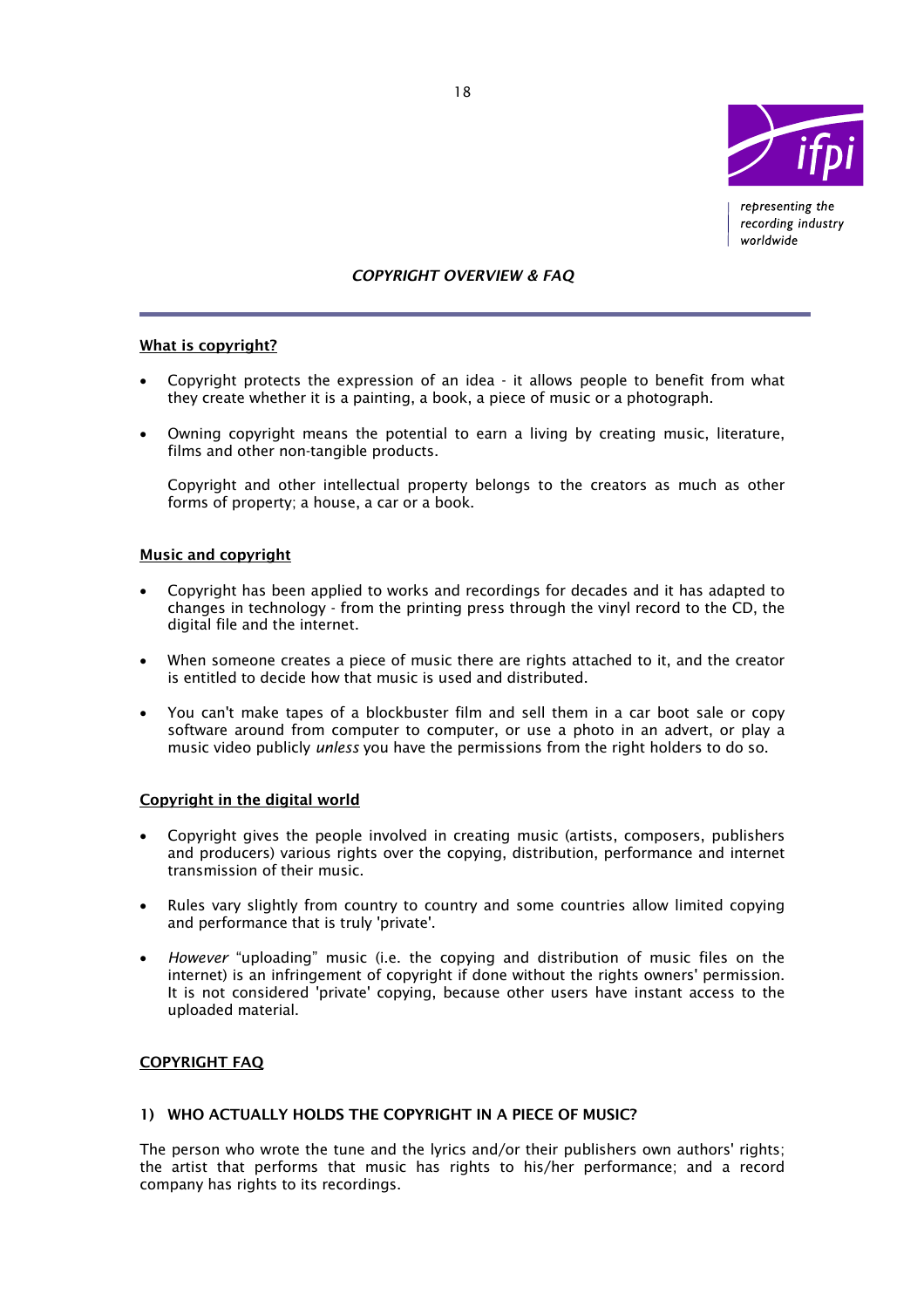## 2) HOW DO I KNOW IF THERE IS COPYRIGHT ON A PARTICULAR PIECE OF MUSIC?

*All* music and recordings of music are copyrighted and also subject to protections of 'related rights' as of the date they are created or published, as the case may be. In Europe authors and music publishers retain copyright for 70 years after the death of the author, and performers and producers enjoy protection for 50 years after the recording was first communicated to the public.

# 3) HOW DO I KNOW IF WHAT I'M DOING IS LEGAL OR ILLEGAL?

Under copyright (and related rights) in more than 150 countries it is not legal to copy, adapt, translate, perform, or broadcast a protected work or recording, or put it on the Internet, unless a specific exception exists in the copyright law of your country, or unless you have permission from all of the relevant owners of rights.

#### 4) IS IT ILLEGAL FOR ME TO COPY AND DISTRIBUTE MUSIC EVEN IF I'M NOT MAKING MONEY OUT OF IT?

The question of whether you are doing copying for profit may affect what penalties apply, but does not determine whether you are in breach of copyright.

## 5) ISN'T IT LEGAL TO MAKE COPIES FOR MY OWN PERSONAL USE?

The laws of some countries have limited exceptions to the rights owners' rights to control copying, which allow copying for your own private use. These exceptions do not apply, however, if you make available or transmit copyright material over the internet, distribute copies, or (in most countries) copy from illegal sources.

## 6) IF I HAVE BOUGHT A LEGITIMATE CD, CAN'T I DO WHAT I LIKE WITH THE MUSIC ON IT?

In buying a legitimate CD you have paid for the right to own the physical disc, to play it privately as often as you like. You have *not* bought the right to make copies or distribute copies, whether on CD-R or over the Internet.

## 7) SO WHAT IF I BREAK THE LAW - WHAT CAN ANYONE DO ABOUT IT?

Where people persistently make music available on the Internet in breach of copyright laws, they are in effect engaged in copyright theft, and that exposes them to the risk of legal action by the copyright holders.

#### 8) IS THERE A COPYRIGHT ON ALL MUSIC, INCLUDING MUSIC THAT MAY NO LONGER BE AVAILABLE COMMERCIALLY?

Generally, yes. While some old recordings may have fallen into the public domain, the vast bulk of those that appear on the Internet are still under copyright protection.

### 9) WHAT IF I JUST WANT TO DOWNLOAD A FEW SONGS TO SEE IF IT'S WORTH BUYING THE ALBUM?

That's fine if you're allowed to do so by the holder of the rights. Some legitimate sites let you listen to clips from particular songs, or sample a limited download of tracks from their service, as a 'taster' of the music.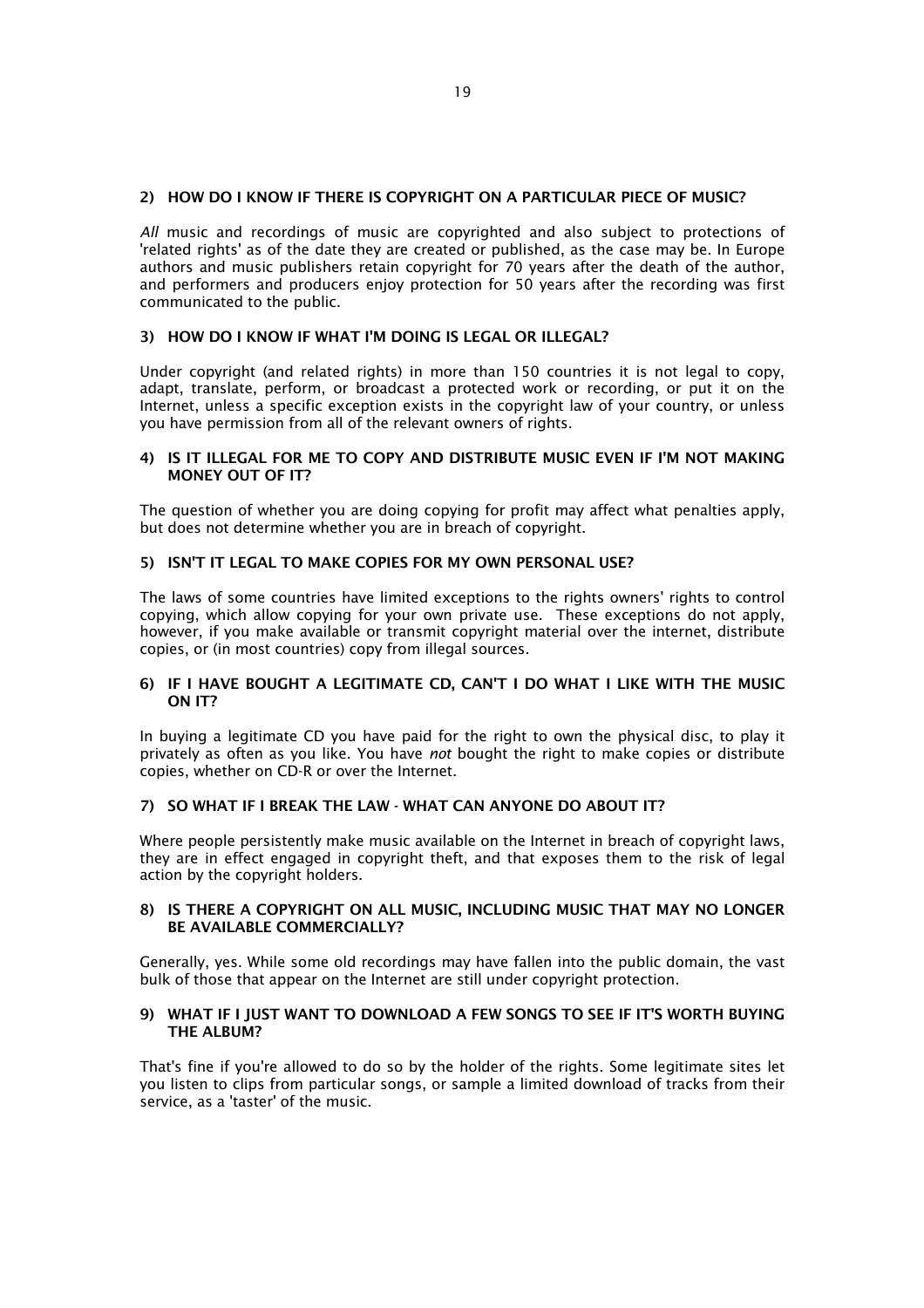## 10) CAN I DOWNLOAD MATERIAL OVER THE INTERNET IF IT IS MARKED WITH 'DELETE WITHIN 24 HOURS', 'FOR EVALUATION PURPOSES', OR A SIMILAR DISCLAIMER?

No, these disclaimers are invalid unless authorised by the right holder. The law looks to the reality of what is happening - unauthorised transmission and reproduction of somebody else's music.

## 11) DOES IT MAKE A DIFFERENCE HOW MUCH I'M UPLOADING?

You are likely to be breaking the law whether you are uploading one copyrighted song or thousands.

### 12) IS ALL FILE-SHARING ILLEGAL?

Unauthorised peer-to-peer 'file sharing' is copyright infringement. For the time being the vast majority of all peer-to-peer file-sharing is unauthorised, since it is not licensed by copyright holders, and is therefore illegal.

### 13) WHAT IF I DOWNLOAD MUSIC FROM A SITE FROM A DIFFERENT COUNTRY THAN THE ONE I'M IN, WHERE THE LAW MIGHT BE DIFFERENT?

Internet activities of this sort typically involve acts of copying, transmission, or distribution in both countries, so both countries' laws would apply.

For more information go to www.pro-music.org or contact IFPI Communications:

Tel: +44 (0)20 7878 7935 Email: press-office@ifpi.org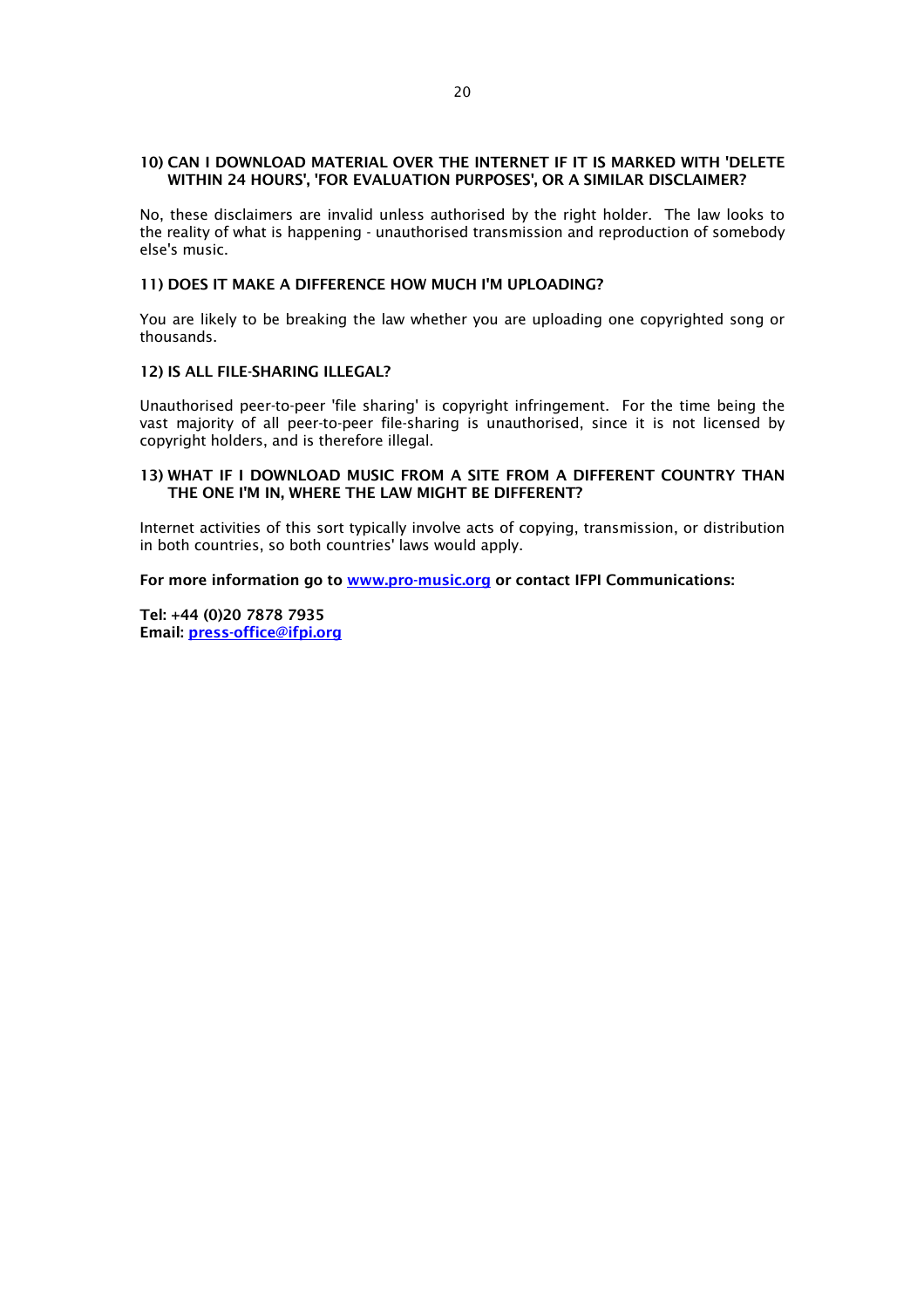

representing the recording industry worldwide

# The Legitimate Digital Music Market Takes Off

# *Tracks available*

- There are at least two million tracks or 165,000 albums now available on some online music services.
- There are at least 500,000 tracks on any one service, across Europe.

## **Sites**

l

- There are more than 190 online music sites in Europe and over 325 globally. The cross-industry www.pro-music.org site now features a comprehensive worldwide directory of legitimate online services.
- Legal download services are present in 23 countries in Europe.
- Some 18 services in Europe have a presence in two or more markets.
- As well as the big pan-European players a variety of specialised services are also appearing, for example independent label content only.
- The expansion of services in Europe is being driven by a mix of major players and independent services. Loudeye - owners of OD2 - power a variety of services in over 20 countries and iTunes has a presence in 17 European markets.
- iTunes sold its one billionth song on February  $23<sup>rd</sup> 2006$

# *Legal music downloading catches up*

The number of people using legal online music services is now on a par with those using p2p services in the US and UK, while legal users are rapidly catching up in other markets.

- In the US, the latest survey by Pew internet and American Life (released November  $2^{nd}$ , 2005) found that equal proportions of teenagers – previously the core constituent p2p users – now use legal services as those using p2p – about 30 per cent of teenagers in both cases. This suggests major progress for legal services, since the previous teen user ratio measured by Pew was 3:1 in favour of p2p use.
- In the UK, 10 per cent of the population frequently use p2p vs. seven per cent who use legal services (Jupiter, Nov 04)

Meanwhile outside the US and UK, P2P use still outweighs legal – but with a steady catching-up of legal use:

• Europe: 51 per cent digital music users use P2P vs. 29 per cent who use legal services (Indicare, Feb 05)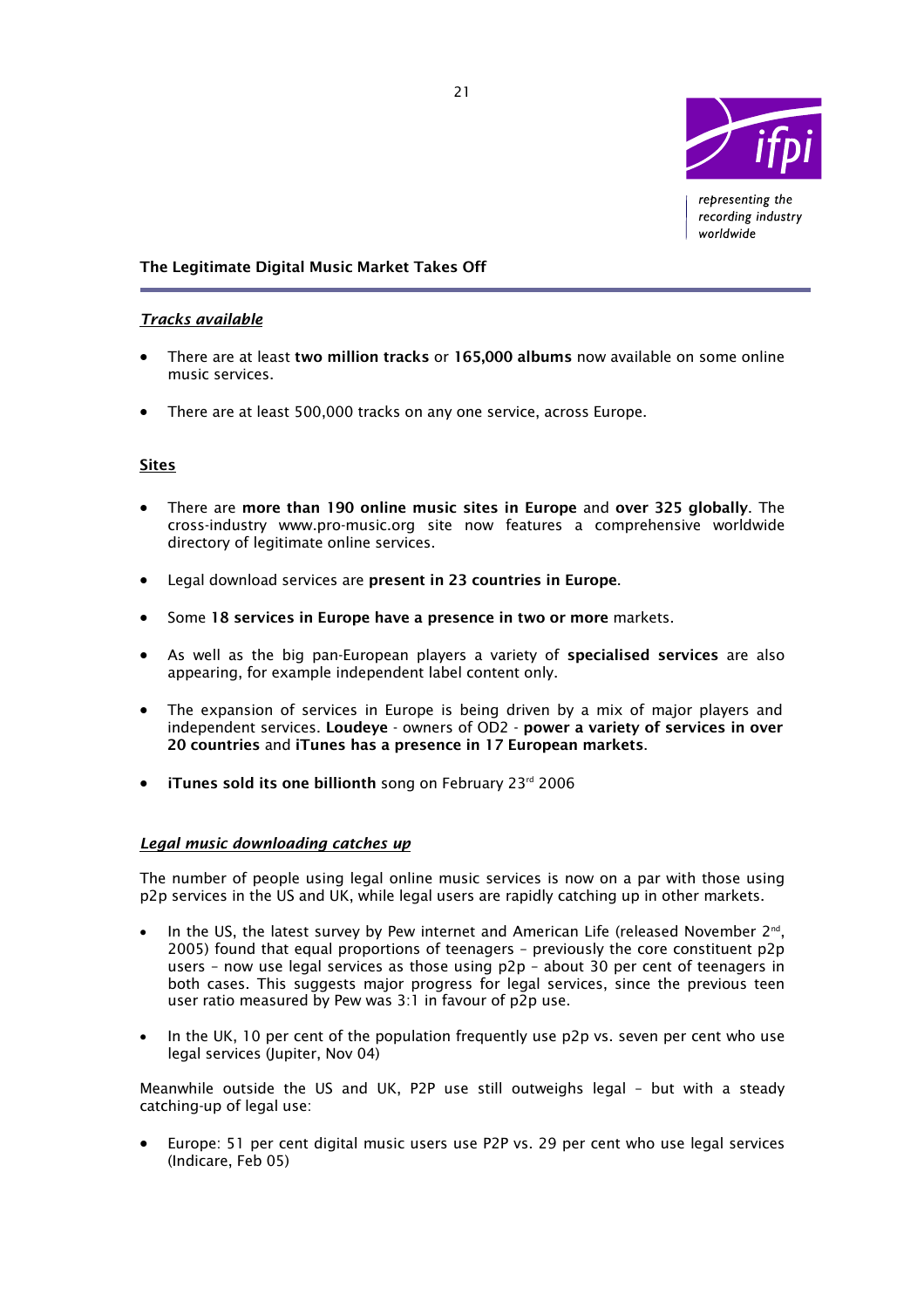- Germany: 85 per cent downloaders use P2P vs. 51 per cent who use legal services (GfK, Jan 05)
- Canada: 22 per cent downloaders use P2P vs. 12 per cent who use legal services (Pollara, Jun 05).

However actual download *volumes* from legal sources are still very low compared with unauthorised sources. For example in Canada, research has revealed that for every one legal download there are some 14 illegal downloads.

## *Sales*

- Single track downloads in the US, the UK, Germany and France rose to 180 million in the first half of 2005 compared to 157 million for the whole of 2004. This is more than three times the 57 million downloads of the first half of 2004.
- In the US, to end October 2005, year to date digital album sales reached 10.9 million, up 226 per cent on 2004. Single track downloads have sold 251.3 million, up 160.3 per cent. Digital albums represent 2.6 per cent of total album sales (CD, MC, digital and other) compared to 0.7 per cent a year ago.
- In UK single track downloads in the nine months of 2005 were at 16.9 million, up from 2.7 million in the same period of 2004 (BPI)
- Global subscriptions to legal online services reached 2.4 million by September 2005, up from 1.5 million subscriptions estimated in IFPI's Digital Music Report in January.